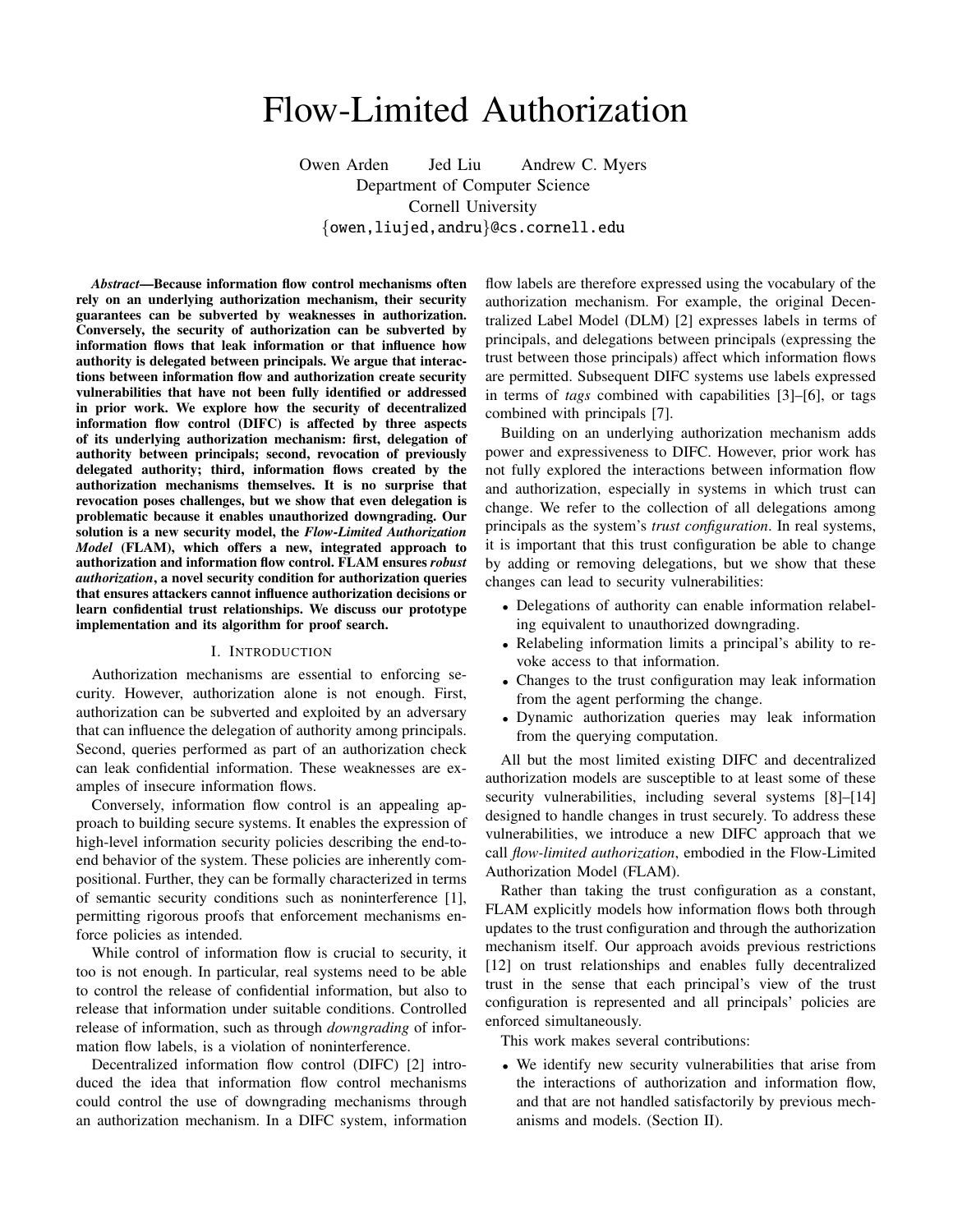- We define a new *principal algebra* that unifies principals with information flow labels, providing a clean, abstract vocabulary for exploring interactions between authorization and information flow. (Section [III\)](#page-3-0).
- We provide a novel logic for making both authorization and information flow decisions securely while avoiding the newly identified vulnerabilities (Section [IV\)](#page-5-0)
- To characterize the interaction of authorization and information flow, we introduce *robust authorization*, a security condition that applies when delegations and revocations change the meaning of information flow policies (Section [V\)](#page-9-0).
- We give a proof search algorithm for securely and efficiently processing FLAM queries (Section [VI\)](#page-10-0) in accordance with the logic.

Using Coq [\[15\]](#page-13-8), we have also developed machine-checked proofs that FLAM enforces robust authorization. Details about these proofs are found in an accompanying technical report [\[16\]](#page-13-9). We also show there that FLAM can be embedded in a programming language that supports trust management and can be used to implement existing expressive authorization mechanisms with stronger security guarantees.

## II. MOTIVATING EXAMPLES

<span id="page-1-0"></span>Delegation and revocation of trust are important features of DIFC, but previous approaches fall short with respect to both their expressiveness and the security guarantees they offer. We now demonstrate three classes of vulnerabilities that arise in DIFC systems.

We motivate flow-limited authorization primarily in the context of the DLM. However, the vulnerabilities discussed in this section are generally applicable to other DIFC and authorization models, as we discuss in Section [VII.](#page-11-0)

#### <span id="page-1-3"></span>*A. Delegation loopholes*

Delegation of trust allows principals in a system to specify other principals that may act on their behalf. In addition to representing trust between two entities, delegation may encode membership in groups or roles represented by principals. Most previous models treat delegations as universally agreed-upon, but in a decentralized system, different principals can have different opinions about delegations. Most previous information flow models, including the DLM, ignore the implications of allowing the trust configuration to be controlled by partially trusted principals. As we show, a partially trusted principal can choose to delegate to an untrusted principal, and thereby achieve the effect of downgrading information even when it has not been granted the authority to downgrade. We call this use of delegation to achieve downgrading the *delegation loophole*. Some previous work [\[10\]](#page-13-10), [\[12\]](#page-13-7), [\[14\]](#page-13-6) does observe this connection between delegation and downgrading, but does not eliminate the influence attackers may exert on which flows are authorized.

To see how the delegation loophole works, consider the following example of an insider attack. Bob, who works for Acme, has been enticed to disclose valuable trade secrets

<span id="page-1-2"></span>

(a) Trust  $(\ge)$  in H (b) Flow ordering  $(\sqsubseteq)$  of policies in H

Fig. 1: Delegation loophole: By delegating to Rival, Bob effectively declassifies a label owned by Acme. Dashed lines indicate relationships influenced by Bob.

to Rival, one of Acme's competitors. Acme's policies<sup>[1](#page-1-1)</sup> are written in terms of principals using the DLM [\[2\]](#page-13-1). In the DLM, principals like Emp can express membership of a group by delegating to other principals using the acts-for relation  $\succeq$ , where we read the expression  $p \succcurlyeq q$  as "p acts for q". Thus, the DLM trust configuration consists of a set of delegations of the form  $p \geq q$ , called the *principal hierarchy*. In several DIFC systems [\[2\]](#page-13-1), [\[7\]](#page-13-4), [\[17\]](#page-13-11), confidentiality and integrity policies have an associated *owner* principal, expressing the authority necessary to enforce or downgrade the label. In the DLM, Acme's trade secrets might be protected under the label component Acme  $\rightarrow$  Emp, which is owned by Acme. The label ensures that trade secrets should be readable only by employees of Acme, to whom the principal Emp delegates. These would include Bob since Bob  $\succeq$  Emp.

The idea of the DLM is that only Acme itself should be able to release data labeled Acme  $\rightarrow$  Emp, because Acme is the owner of the policy. However, if an employee like Bob is able to control his own delegations, he can effectively release information to a third party. For instance, Figure [1](#page-1-2) shows how Bob might abuse his access to Acme's trade secrets. Figure [1a](#page-1-2) shows a trust configuration  $H$  comprising two delegations: Bob  $\succeq$  Emp, and Rival  $\succeq$  Bob. An edge indicates that the higher principal is trusted to act on behalf of the lower principal; the dashed line indicates that Bob has delegated trust to Rival.

Figure [1b](#page-1-2) shows the restrictiveness of information flow policies in  $H$ . An edge indicates that the higher policy is at least as restrictive as the lower policy, or in other words, information with the lower policy may be *relabeled* to the higher policy. Bob's delegation causes Acme to believe it is safe to relabel information from the policy Acme  $\rightarrow$  Emp to the policy  $Acme \rightarrow Rival$  since Bob is trusted by Emp and Rival is trusted by Bob. This influence of Bob causes Acme's own system to disclose sensitive data to Rival.

Although the DLM allows the trust configuration to evolve by adding or removing delegations, it ignores the possibility that changes to the trust configuration may create insecure information flows, However, recent systems built on the DLM, such as SIF [\[18\]](#page-13-12) and Fabric [\[19\]](#page-13-13), give principals the power to control their delegations dynamically. These systems have

<span id="page-1-1"></span><sup>&</sup>lt;sup>1</sup>We use the word "policy" here to mean a component of an information flow label governing the use of the labeled data, rather than a global system property such as noninterference.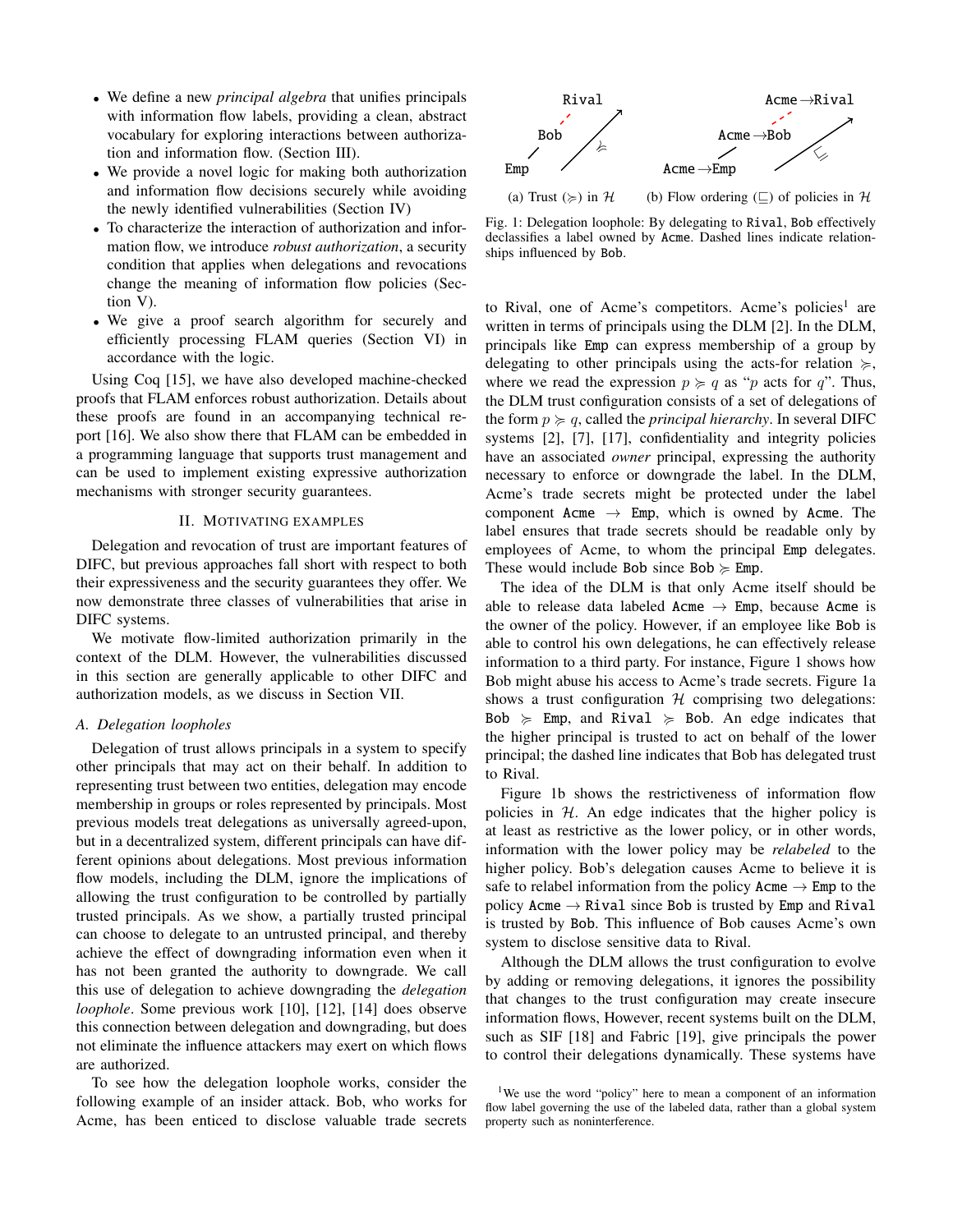<span id="page-2-0"></span>

Fig. 2: Poaching attack: If information at Acme→Emp is relabeled to a more restrictive policy, Emp can no longer revoke access.

therefore opened up the delegation loophole.

Surprisingly, though Bob uses delegation to cause the disclosure, the real weakness lies in how information is relabeled. Relabeling information upward in the lattice of information flow labels has heretofore been considered a safe operation requiring no privilege. This example shows that when such relabeling is justified based on a principal hierarchy, it is actually a kind of downgrading operation that must be controlled.

## <span id="page-2-1"></span>*B. Poaching attacks*

The presence of revocation in a DIFC system raises two challenging questions: when should revocation take effect, and what are the consequences for information flow? Answers to the first question are complicated in distributed environments where revocation messages may not be immediately disseminated. Programs with an inconsistent view of current trust relationships may make insecure authorizations.

Existing DIFC systems have particularly unsatisfying semantics with regard to the consequences of revocation. The root of the problem is that current DIFC systems permit information to flow between different policies without regard to a principal's ability to revoke access in the future. This makes it difficult to reason about what information a principal retains access to after a revocation.

Suppose Acme protects its client list with the policy Acme  $\rightarrow$  Emp so that only employees may read it. Figure [2](#page-2-0) illustrates how Bob can use his access to Emp data to "poach" Acme's client list, storing it with a more restrictive policy, to which he retains access in the event of a revocation. The white region beneath  $Acme \rightarrow Emp$  represents the part of the lattice of information flow policies in which information can be relabeled to Acme  $\rightarrow$  Emp. The shaded region represents information with policies that relabel to  $Acme \rightarrow Bob$ , but not to Acme  $\rightarrow$  Emp. The assignment poach:=client assigns the contents of variable client protected by a policy in the white region to variable poach protected by a policy in the shaded region. Since Emp delegates to Bob, policies in the white region may be relabeled to  $A$ cme  $\rightarrow$  Bob.

However, relabeling information from  $A$ cme  $\rightarrow$  Emp to Acme  $\rightarrow$  Bob has consequences. Whereas Emp may revoke Bob's access to information in the white region by revoking its delegation to Bob, it cannot revoke Bob's access to information in the shaded region. Therefore, if Bob can influence what information is relabeled, he can prevent Emp from ever revoking access (for instance, if Bob is fired).

Like the delegation loophole, poaching attacks demonstrate that relabeling is a kind of policy downgrade exploitable by an insider. However, the two vulnerabilities differ. Delegation *enables future relabelings* to occur; therefore, to eliminate loopholes, relabelings must only be based on trusted delegations. On the other hand, relabeling *prevents future revocations* from occurring; therefore, to prevent poaching, the decision to relabel a policy should be trusted by the policy owner.

#### <span id="page-2-2"></span>*C. Leaking information via authorization*

DIFC uses authorization decisions to decide which information flows are permitted. However, the authorization process has the potential to leak confidential information in two distinct ways.

The first source of leakage is a side channel in the authorization process. No single entity in a distributed system has a complete view of the current system state, which includes the trust configuration. Consequently, to make authorization decisions in a decentralized way, entities must *query* the current trust configuration, leading to communication. This communication may leak information to untrusted agents about what the querying process is doing or about the data it is using. For example, suppose a certain query is made only if a secret value is true; in other words, it occurs in a secret *context*. In this case, it would be insecure to query an entity not trusted to learn the secret information.

This side channel is an instance of a *read channel* [\[20\]](#page-13-14), in which accesses to data leak information about the accessor. Read channels arising from authorization queries have been largely ignored in the DIFC literature, perhaps because the implementation platform was originally assumed to be trusted. In a fully distributed system, however, different parts of the computing infrastructure, including the implementation of the trust configuration, will in general be provided by differently trusted principals. The Fabric system therefore adds *access labels* [\[21\]](#page-13-15) to control information flows via read channels. However, Fabric does not consider read channels arising from authorization requests.

The second source of information leakage via authorization arises if a public decision is based on the result of an authorization query whose answer depends on a secret trust relationship. Several distributed authorization systems [\[8\]](#page-13-5), [\[9\]](#page-13-16), [\[11\]](#page-13-17), [\[13\]](#page-13-18), [\[22\]](#page-13-19)–[\[24\]](#page-13-20) protect sensitive credentials with access policies, but do not constrain how credentials are used after granting access, resulting in possible leaks. These systems do not guard against authorization side channels.

A central challenge of distributed, decentralized authorization is that an entity's limited view of the trust configuration constrains its ability to securely process authorization queries. Any general approach must provide a way to bootstrap knowledge of the distributed trust configuration from local knowledge while avoiding communication that could leak information. To bootstrap this knowledge securely, we need a tighter coupling between authorization and information flow control than has been previously recognized.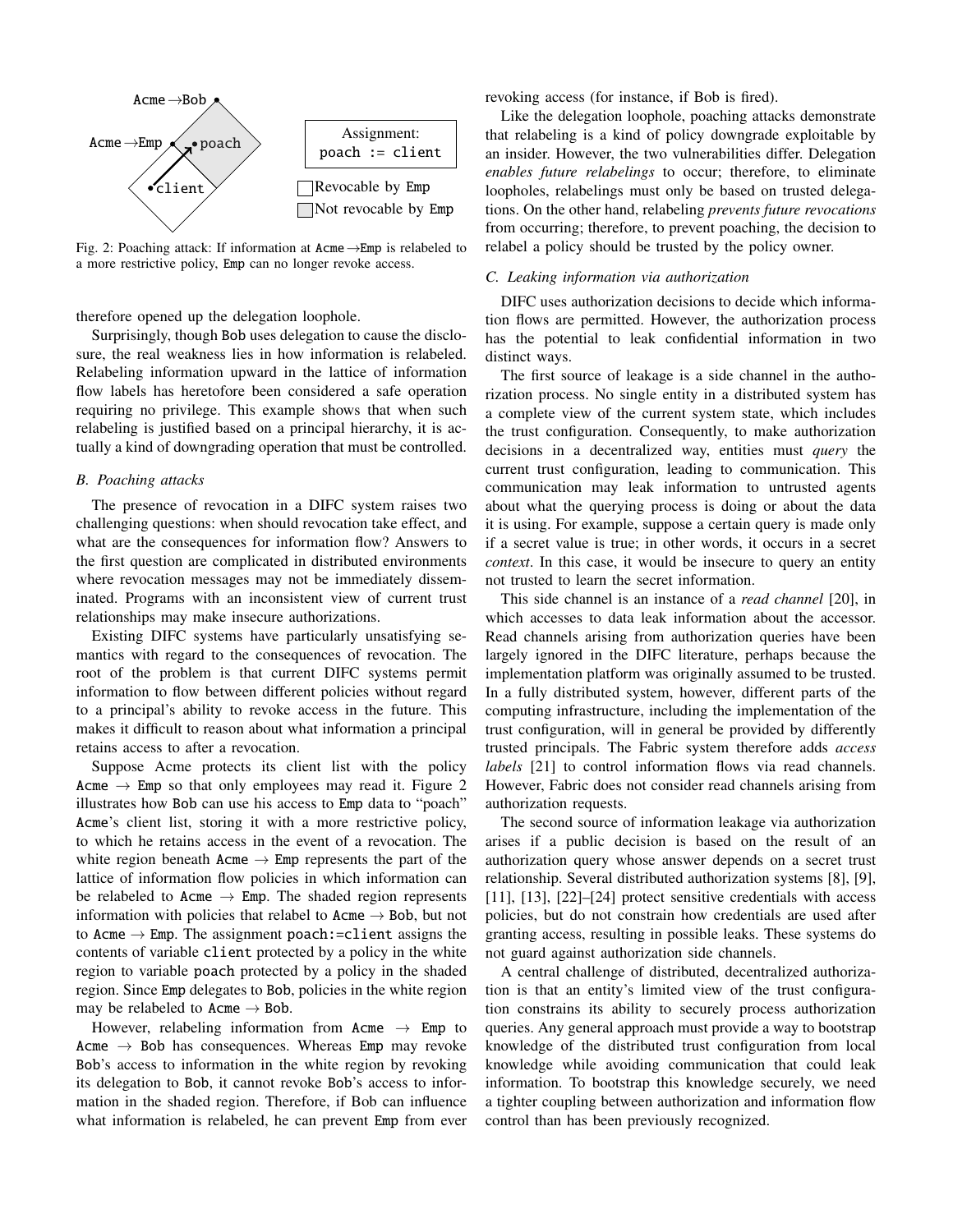## *D. Vulnerabilities in other DIFC systems*

Almost all previous DIFC systems have some degree of vulnerability to the attacks described, which abuse the way authorization controls information flow. Clearly, systems based on the DLM, such as Jif [\[25\]](#page-13-21) and Fabric [\[19\]](#page-13-13), have these weaknesses. Capability-based DIFC systems such as Asbestos [\[3\]](#page-13-2), Histar [\[4\]](#page-13-22), Flume [\[5\]](#page-13-23), and Laminar [\[6\]](#page-13-3) also exhibit delegation loopholes and poaching attacks since processes may transfer capabilities and relabel information. Aeolus [\[7\]](#page-13-4) has some characteristics of capability-based systems, but maintains a trust configuration like Fabric. It too is vulnerable to these attacks.

## III. UNIFYING PRINCIPALS AND POLICIES

<span id="page-3-0"></span>Our goal is a simple model that supports reasoning about authorization, about information flow, and about their interactions, and that guides the construction of secure distributed systems. Our model, which we call the Flow-Limited Authorization Model (FLAM), addresses all the security issues discussed in Section [II.](#page-1-0) FLAM is both an authorization logic and an information flow model. It is an authorization logic (like [\[26\]](#page-13-24)–[\[28\]](#page-13-25)) since it derives judgments about trust. It is an information flow model (like [\[2\]](#page-13-1), [\[12\]](#page-13-7), [\[29\]](#page-13-26)) since it derives judgments about secure information flow. FLAM integrates reasoning about trust and reasoning about information flow; this integration is central to preventing the security vulnerabilities identified in Section [II.](#page-1-0) We are unaware of prior models that support this kind of combined reasoning.

For simplicity, FLAM completely unifies principals, roles, privileges, and information flow labels, a perhaps surprising feature that distinguishes FLAM from previous models for either authorization or information flow<sup>[2](#page-3-1)</sup>. In FLAM, principals are *both* authorization entities *and* information flow policies enforcing confidentiality and integrity. In subsequent discussion, we sometimes use *label* (or *policy*) to talk about a *principal* used to specify permitted information flow, but these concepts are interchangeable in FLAM. As we show, unifying principals with information flow labels enables a simpler, algebraic presentation of the relationships between information flow policies and the principals they concern.

This section provides the formal basis for unifying authority and decentralized information flow policies. Although the algebraic definitions given in this section may appear complex at first, we show in Section [IV](#page-5-0) that they enable a concise logic, collected in Figures [5](#page-8-0) and [6.](#page-8-1) Authorization decisions derived from this logic are protected from the problems discussed in Section [II.](#page-1-0)

#### *A. Authority projections*

All entities in a system are represented as principals that may delegate to each other. FLAM provides a particularly rich set of principals. We construct this set of principals by defining operations on principals that combine or attenuate principals in different ways.

Let  $N$  be the set of all primitive principals, which are essentially uninterpreted names. Starting from primitive principals, we can construct more complex compound principals. For any two principals  $p$  and  $q$ , we represent the conjunction of their authority, the authority of *both*  $p$  and  $q$ , as the compound principal  $p \wedge q$ . Likewise, the authority of *either* p or q is written  $p \vee q$ . These conjunction and disjunction operators, as in Boolean algebra, define a lattice<sup>[3](#page-3-2)</sup> over principals. If a principal q trusts principal p, then we say p *acts for* q and write  $p \geq q$ . If q represents the privilege or permission to perform an action, the statement  $p \geq q$  means p has the right to perform that action. Lattice properties imply  $p \wedge q \geqslant p \geqslant p \vee q$  for any  $p$  and  $q$ .

Conjunction and disjunction are already familiar from previous logics for authentication and authorization, and the actsfor relation of FLAM is related to the speaks-for relation of authentication logics [\[26\]](#page-13-24), [\[28\]](#page-13-25), but Section [IV-D](#page-7-0) draws a distinction between the speaks-for relation for FLAM and the acts-for relation.

In many DIFC models, the flows-to ordering  $\subseteq$  between information flow policies derives from an ordering on principals that is similar to  $\succeq$ . Rather than defining a separate space of information flow policies, we characterize confidentiality and integrity as a limited form of *authority*. For a principal p, let  $p^{\rightarrow}$  represent its *read authority*, and  $p^{\leftarrow}$  represent its *write authority*. Separating these components of p's authority allows us to think of information flow policies as delegations by one or both of these attenuated principals. For instance, delegating authority  $p^{\rightarrow}$  to q grants q read-only access to p's data.

FLAM generalizes this idea of attenuating a principal's authority by defining operations called *authority projections*, which allow new attenuated principals to be constructed from existing principals. In FLAM, we represent  $p$ 's read authority  $(p^{\rightarrow})$  and its write authority  $(p^{\leftarrow})$  as projections.

Definition 1 (Authority projections). An *authority projection*,  $\pi$ , is an operation on principals such that for any principal p,  $p^{\pi}$  is a principal, and

<span id="page-3-5"></span><span id="page-3-4"></span><span id="page-3-3"></span>1)  $p \succcurlyeq p^{\pi}$ 2)  $p \succcurlyeq q \implies p^{\pi} \succcurlyeq q^{\pi}$ 3)  $p^{\pi} \wedge q^{\pi} = (p \wedge q)^{\pi}$ 4)  $p^{\pi} \vee q^{\pi} = (p \vee q)^{\pi}$ 5)  $(p^{\pi})^{\pi} = p^{\pi}$ 

<span id="page-3-7"></span><span id="page-3-6"></span>These five properties capture the essence of limited authority derived from a principal's general authority, without requiring separate classes of entities such as *roles* [\[31\]](#page-13-28), *subprincipals*, or *groups* [\[27\]](#page-13-29). Naturally, the originating principal acts for the derived authority [\(1\)](#page-3-3), and projection preserves the properties of the authorization lattice [\(2,](#page-3-4) [3,](#page-3-5) [4\)](#page-3-6). Finally, projections are idempotent [\(5\)](#page-3-7).

<span id="page-3-1"></span><sup>2</sup>Some prior work has unified *roles* with information flow labels, while distinguishing principals from roles [\[12\]](#page-13-7), [\[14\]](#page-13-6), [\[30\]](#page-13-27).

<span id="page-3-2"></span><sup>&</sup>lt;sup>3</sup>Authorization logics typically treat  $\top$  as the *least* trusted principal and use the symbol ∧ to represent conjunctive principals, which denote lattice meets. DIFC models often use  $\top$  to represent the *most* trusted principal, yet retain the ∧ notation for conjunctive principals even though they correspond to lattice joins. We find treating conjunctions of authority as "higher" to be intuitive, and adopt the DIFC approach.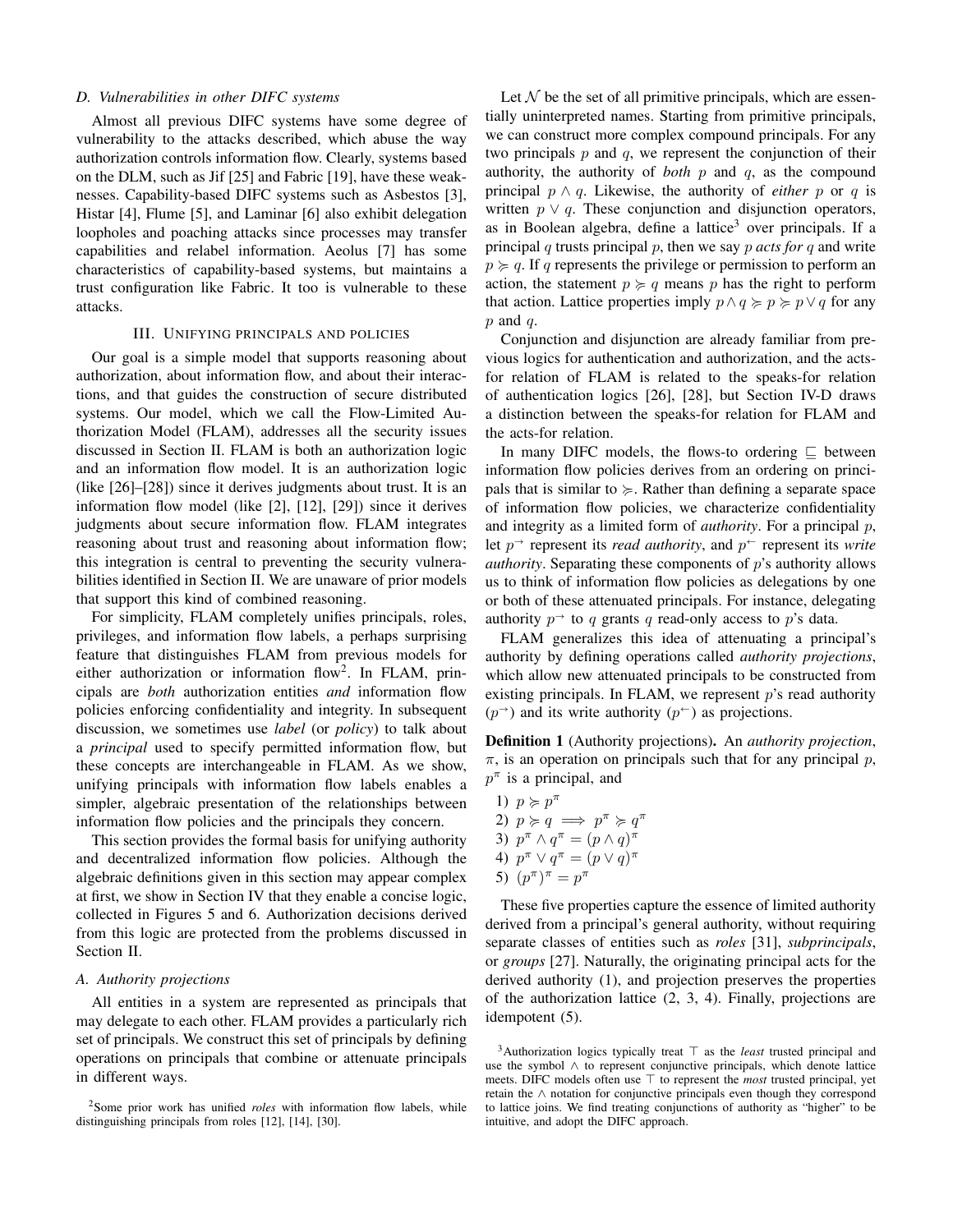FLAM defines two classes of authority projections, *basis projections* and *ownership projections*. Basis projections define the different kinds of authority a principal may possess, i.e., confidentiality and integrity, whereas ownership projections (discussed in Section [III-C\)](#page-4-0) attenuate a principal's authority relative to other principals.

For the purpose of this paper, all authority is representable as a combination of confidentiality and integrity authority. In other words, the conjunctive principal  $p \rightarrow \wedge p^{\leftarrow}$  has authority equivalent to  $p$ , meaning that confidentiality and integrity projections form a kind of *basis* for authority.

**Definition 2** (Confidentiality and integrity basis). Let  $\rightarrow$  and  $\leftarrow$  be authority projections such that, for all principals

- <span id="page-4-2"></span><span id="page-4-1"></span>1)  $p = p^{\rightarrow} \wedge p^{\leftarrow}$ 2)  $(p^{\leftarrow})^{\rightarrow} = (p^{\rightarrow})^{\leftarrow} = \perp$
- <span id="page-4-3"></span>3)  $p \rightarrow \vee q^{\leftarrow} = \perp$

We represent all authority as a combination of confidentiality and integrity authority [\(1\)](#page-4-1), so any principal that acts for both projections of a principal also acts for the principal. Additionally, composing [\(2\)](#page-4-2) or taking the meet [\(3\)](#page-4-3) of confidentiality and integrity projections yields ⊥. In this paper, we focus on information flow policies for confidentiality and integrity, but we expect it is possible to extend FLAM with additional projections that represent other aspects of security. For instance, [\[32\]](#page-13-30) adds *availability* policies, and [\[33\]](#page-13-31) includes *reference authority* and *persistence* policies. We leave representing such policies as basis projections to future work.

Using the above operations, we can extend the set of primitive principals to create a richer set of principals ordered by  $\succcurlyeq$ . Let  $\mathcal{P}_0$  be the closure of N under the operations  $\wedge$ and  $\vee$ , and the projections  $\leftarrow$  and  $\rightarrow$ . We can construct a lattice from the preorder  $\succeq$  in the usual way, by defining an equivalence relation  $a \equiv_{\succcurlyeq} b \iff (a \succcurlyeq b \text{ and } b \succcurlyeq a)$  and grouping equivalent principals into a single lattice element representing an equivalence class. Then  $P_0$  induces a lattice  $(\mathcal{P}_0, \succcurlyeq)$  where we define  $\top$  and  $\bot$  as distinguished principals with highest and lowest authority, respectively. Joins in  $P_0$  are the conjunctions of principals  $(∧)$ , and meets are disjunctions (∨).

# *B. The information flow ordering*

The value of authority projections is that they allow secure information flow to be represented as authority relationships in a simple and natural way. In fact, there is no explicit need for a separate lattice of information flow policies; we could express information flow entirely by authority relationships. It is often convenient, however, to have notation for the authority ordering on principals as well as the information flow ordering on principals. Below, we define an information flow lattice whose ordering and operations are syntactic sugar for authority relationships and operations in the authority lattice.

For principals p and q, we say p *flows to* q, written  $p \sqsubseteq q$ , if p acts for  $q$ 's integrity (q trusts information from p) and q acts for  $p$ 's confidentiality ( $p$  trusts  $q$  to protect  $p$ 's secrets).

<span id="page-4-4"></span>

Fig. 3: The FLAM lattices for trust and information flow

In the definition below, these relationships are represented simultaneously by conjunctions of authority projections.

Definition 3 (Secure information flow as authorization).

$$
p \sqsubseteq q \iff q^{\rightarrow} \land p^{\leftarrow} \succcurlyeq p^{\rightarrow} \land q^{\leftarrow}
$$

$$
p \sqcup q \iff (p \land q)^{\rightarrow} \land (p \lor q)^{\leftarrow}
$$

$$
p \sqcap q \iff (p \lor q)^{\rightarrow} \land (p \land q)^{\leftarrow}
$$

The flows-to relation  $\subseteq$  is a preorder, so we can lift it to a partial order just as we did for acts-for, with equivalences defined by  $a \equiv_{\square} b \iff (a \sqsubseteq b \text{ and } b \sqsubseteq a)$ . The relation  $\subseteq$  induces an *information flow* lattice ( $\mathcal{P}_0$ ,  $\subseteq$ ). In this lattice, we represent joins by  $\sqcup$  and meets by  $\sqcap$ . The top element of  $(\mathcal{P}_0, \subseteq)$  is the policy that most restricts use of the information, *secret* and *untrusted*:  $\top^{\rightarrow} \wedge \bot^{\leftarrow}$ . The bottom element is the least restrictive policy, *public* and *trusted*: ⊥<sup>→</sup>  $\wedge$  T<sup>←</sup>. We often omit projections of the  $\perp$  principal to obtain the more concise (but equivalent) principal representation; e.g.,  $p^{\rightarrow}$  instead of  $p \rightarrow \wedge \perp^{\leftarrow}$  and  $p \leftarrow$  instead of  $\perp \rightarrow \wedge p^{\leftarrow}$ .

By the definitions above, the equivalence classes of  $\succeq$  and  $\sqsubseteq$  are identical, and there is a one-to-one correspondence between the elements of  $(\mathcal{P}_0, \geq)$  and  $(\mathcal{P}_0, \subseteq)$ , even though the two orderings are "at right angles" to each other. Figure [3](#page-4-4) illustrates this correspondence by aligning both lattices on the same set of elements. Secure information flow is from left to right, toward increasing confidentiality and decreasing integrity. The trust ordering is bottom to top, toward increasing authority. This correspondence allows us to easily translate relationships from one ordering to another when convenient.

## <span id="page-4-0"></span>*C. Owned principals*

To give FLAM the expressive power of some previous authorization systems, such as *role-based access control* (RBAC) [\[31\]](#page-13-28) and the DLM [\[2\]](#page-13-1), we introduce another way to construct principals. In RBAC, principals are assigned *roles* which they may select when performing sensitive tasks, and access control policies are specified in terms of roles that are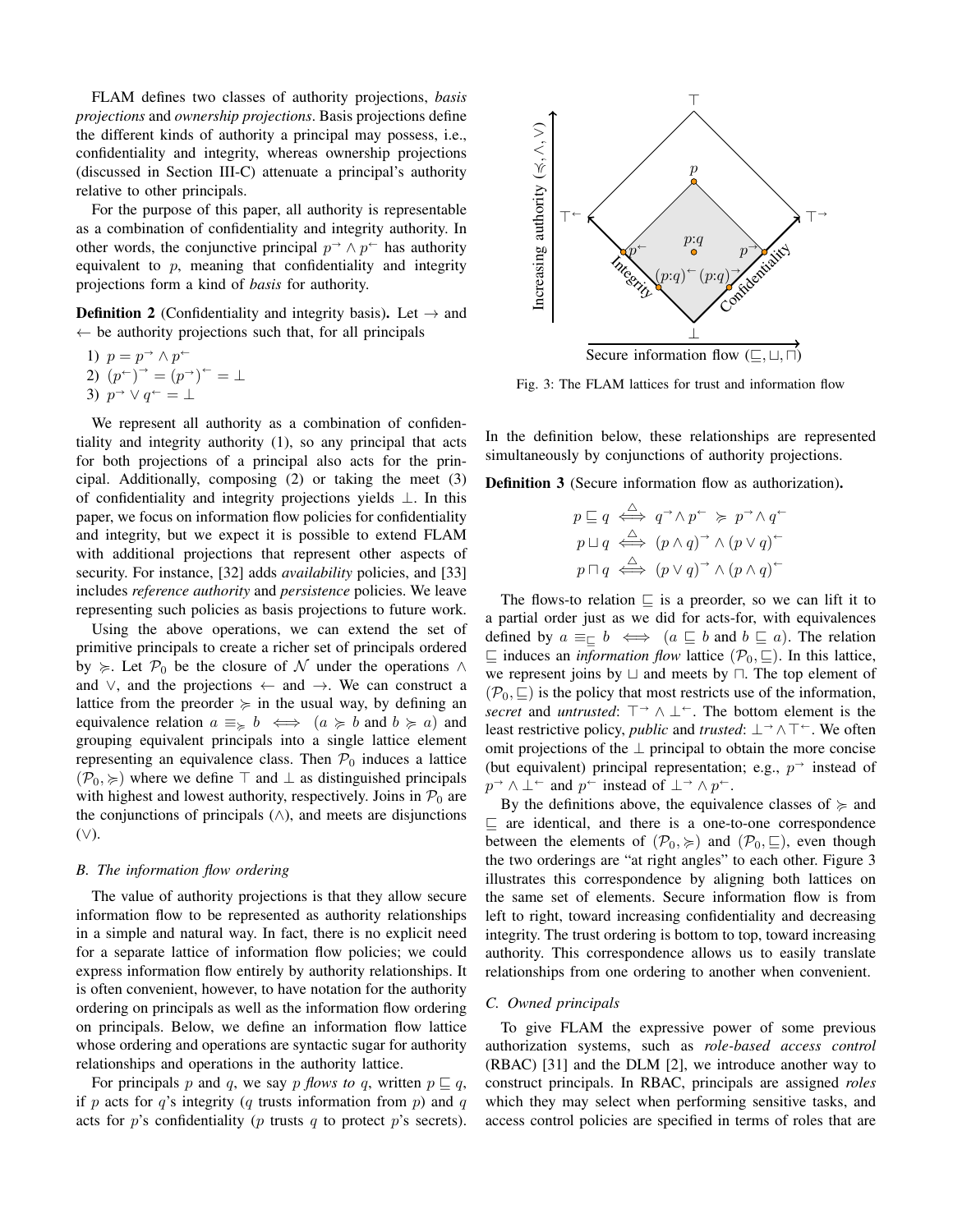permitted access. It is tempting to use delegation to express authorization concepts such as roles and *groups* [\[27\]](#page-13-29). However, this approach fails to adequately control modification of role membership. For instance, if Acme uses the principal Emp to represent a role by delegating to all Acme employees, then Bob can effectively add employees via delegation. What Acme requires is a way to refer to principals like Bob while retaining control over their trust relationships. Then a principal like Emp can delegate to such a principal without risking subversion of its authorization mechanism.

From the perspective of information flow control, the principals from the set  $\mathcal{P}_0$  can represent both authority and information flow policies, but the information flow policies expressible with these principals are rather limited—they are not *decentralized* in the sense of the DLM [\[2\]](#page-13-1). The key aspect of decentralized policies is that policy *owners* retain control over decisions to release information.

In FLAM, we express ownership as a special class of authority projections called *ownership projections*. The *owned principal* Acme: Bob represents<sup>[4](#page-5-1)</sup> Bob as a principal whose trust relationships Acme retains control of. Intuitively, Acme:Bob delegates trust to the same principals as Bob, but only if Acme allows the delegation. Acme may also create new delegations of trust from Acme:Bob even though Acme doesn't act for Bob. Owned principals are similar in spirit to *roles* [\[31\]](#page-13-28), *groups*, and *subprincipals* [\[27\]](#page-13-29), but are first-class principals that may delegate and be delegated to.

Owned principals are useful for representing decentralized information flow policies. For instance, the principal  $(p:q)$ <sup> $\rightarrow$ </sup> is a confidentiality projection of the ownership projection  $p:q$ . This principal represents a confidentiality policy owned by p that specifies  $q$  as a reader, and is similar to the DLM policy  $p \to q$ . In the DLM,  $p \to q \sqsubseteq r \to s$  if and only if  $r \succcurlyeq p$  and  $s \geq q$ . FLAM permits finer-grained delegations of trust, so the relationship  $(p:q)^{\rightarrow} \sqsubseteq (r:s)^{\rightarrow}$  holds, for example, if  $r:s \succcurlyeq p:q$ but also if  $r \succcurlyeq p$  and  $s \rightarrow \succcurlyeq q \rightarrow$ .

Definition [4](#page-5-2) formalizes the properties of ownership that unify decentralized policies with principal authority.

<span id="page-5-2"></span>**Definition 4** (Ownership projection). For each principal  $p$  let :p be a distinguished authority projection, an *ownership projection*. We say p:q is an *owned principal* and p is the *owner* of p:q. Owned principals satisfy the following properties:

<span id="page-5-7"></span><span id="page-5-6"></span><span id="page-5-5"></span><span id="page-5-4"></span><span id="page-5-3"></span>1) 
$$
p \succ r
$$
 and  $q \succ s \implies p:q \succ r:s$   
\n2)  $p \succ r$  and  $q \succ r:s \implies p:q \succ r:s$   
\n3)  $p: p = p$   
\n4)  $p: \perp = \perp$   
\n5)  $p:r \wedge p:s = p:(r \wedge s)$   
\n6)  $p:r \vee p:s = p:(r \vee s)$   
\n7)  $p:q^{\pi} = (p:q)^{\pi}$  for  $\pi \in \{\leftarrow, \rightarrow\}$   
\n8)  $p^{\pi}:q = (p:q)^{\pi}$  for  $\pi \in \{\leftarrow, \rightarrow\}$ 

<span id="page-5-10"></span><span id="page-5-9"></span><span id="page-5-8"></span>The principal  $p:q$  is a principal that represents q but that p, the owner, retains control over. Specifically, since  $:q$  is an authority projection,  $p$  acts for  $p:q$ . Principal  $p:q$  reflects the delegations of both  $p$  and  $q$ , so owned principals are similar to disjunctive principals, but are not commutative:  $p:q \neq q: p$ . Property [\(1\)](#page-5-3) permits a delegation between unowned principals ( $q \ge s$ ) to induce one between corresponding owned principals ( $p:q \ge r: s$ ), but only if the owners also have an acts-for relationship ( $p \ge r$ ). This condition on owners is central to the idea of ownership since it prevents a delegation to an owned principal  $p:q$  from implying a delegation to the corresponding unowned principal  $q$ . Similarly, property [\(2\)](#page-5-4) ensures a delegation from an owned principal r:s to an unowned principal  $q$  induces a similar delegation to a corresponding owned principal  $p:q$ , but only if the owners have an acts-for relationship ( $p \ge r$ ).

An ownership projection  $:p$  is the identity when applied to the principal  $p$  that defines it [\(3\)](#page-5-5), and applying the bottom ownership projection : $\perp$  always yields  $\perp$  [\(4\)](#page-5-6). Finally, conjunction and disjunction distribute through ownership [\(5,](#page-5-7) [6\)](#page-5-8), and confidentiality and integrity projections are associative with and commute with ownership projections [\(7,](#page-5-9) [8\)](#page-5-10).

Using ownership projections, we can further extend our set of principals. Let  $\mathcal{O} = \{ : p \mid p \in \mathcal{P}_0 \}$  be a set of ownership projections. Then let  $P$  be the closure of  $P_0$  under the projections in  $\mathcal{O}$ . Like  $\mathcal{P}_0$ , the equivalence classes of  $\mathcal P$  form lattices  $(\mathcal{P}, \geq)$  and  $(\mathcal{P}, \sqsubseteq)$ , whose elements have a one-to-one correspondence. Figure [3](#page-4-4) relates an owned principal, p:q and its projections, to the other elements of these lattices. For the remainder of this paper, principals are implicitly members of the set  $P$  unless otherwise specified.

#### *D. FLAM normal form*

Constructing efficient algorithms for manipulating elements of an algebraic system such as FLAM is much easier when the elements have a normal form. A normal form for FLAM principals can be obtained from the equational rules and lattice properties already stated. Using these rules, any FLAM principal can be factored into the join of a confidentiality projection and an integrity projection  $p \rightarrow \wedge q^{-}$ , where p and q are each a join of meets of owned or primitive principals.

**Definition 5.** A FLAM principal p is in *normal form* if it is accepted by the following grammar where  $n \in \mathcal{N}$ .

$$
\begin{array}{l} p::=J^{\rightarrow}\wedge J^{\leftarrow} \qquad M::=L\mid L\vee M \\ J::=M\mid M\wedge J \quad \ L\ ::= n\mid L:L \end{array}
$$

Our prototype implementation, discussed in Section [VI,](#page-10-0) includes an algorithm for converting FLAM principals to normal form. This algorithm is relatively straightforward: it applies lattice properties and equational rules of authority projections as rewrite rules to reduce principals to normal form. We have formalized and proved this algorithm correct in Coq, but omit discussion of it here for the sake of brevity.

## IV. SECURE REASONING WITH DYNAMIC TRUST

<span id="page-5-0"></span>In this section, we present the FLAM system model and a set of inference rules for deriving authorization decisions from the distributed system state. Unlike most previous models,

<span id="page-5-1"></span><sup>&</sup>lt;sup>4</sup>For better readability and to resemble DLM notation, we abuse the syntax of authority projections and write  $p:q$  instead of  $p:q$ .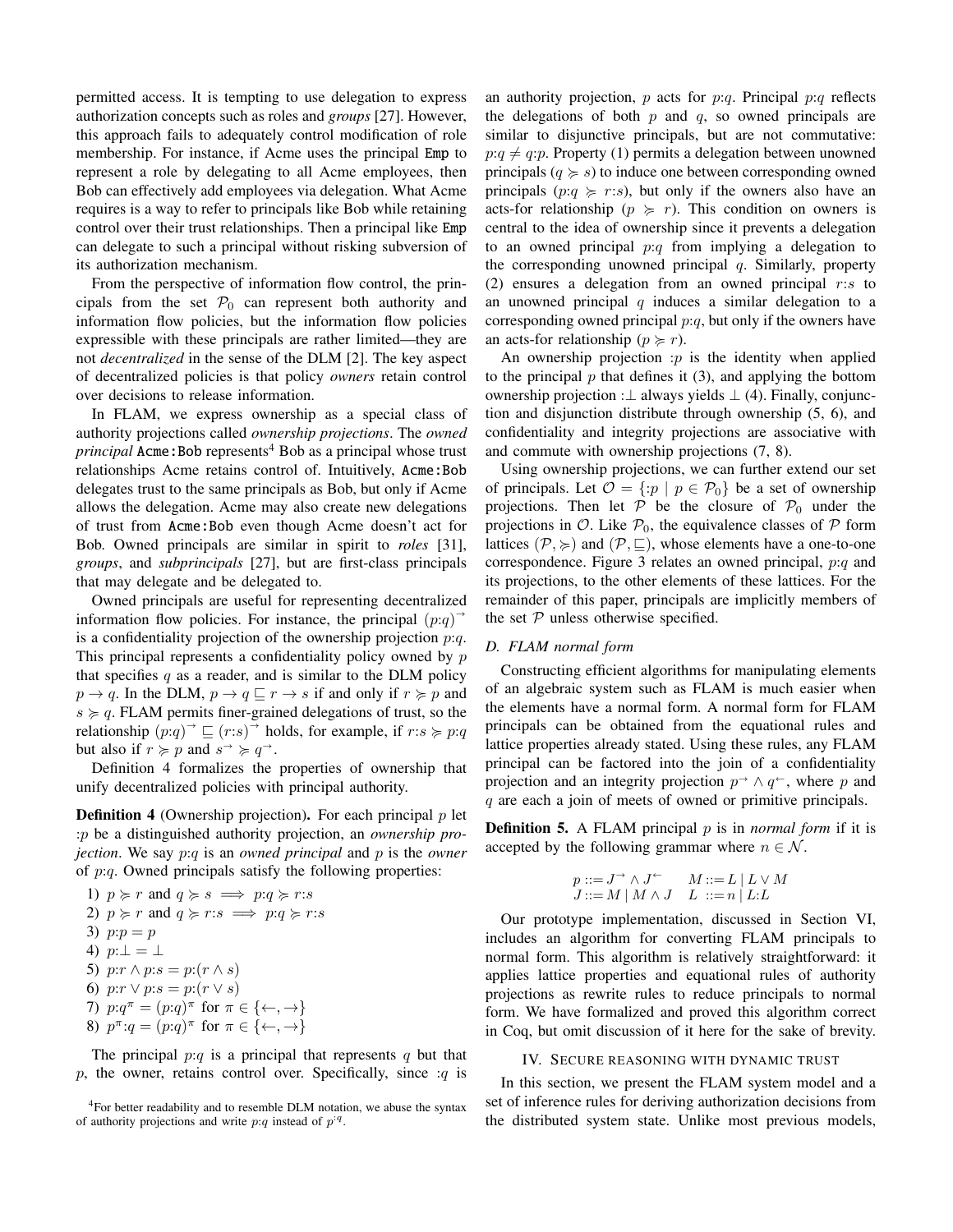FLAM does not presume universally agreed-upon trust relationships. Instead, principals may regard a trust relationship (i.e., delegation) to be untrustworthy, or may wish to prevent others from learning of its existence. Furthermore, principals do not have a global view of the system state and must communicate with other principals to discover new relationships. These attributes make FLAM an appropriate model for authorization in distributed systems.

# *A. System model and trust configuration*

Our goal is to model the security of a distributed system comprising various host nodes that keep track of different parts of the system's trust configuration. In FLAM, these nodes, like all other entities in the system, are represented as principals. Thus, a host node is a primitive principal in  $N$ ; we use n and c to denote such principals. We treat the trust configuration  $H$  as a distributed data structure, wherein each fragment  $\mathcal{H}(n)$  is the *delegation set* stored at node *n*. Each delegation  $(p \succcurlyeq q, \ell)$  has an associated *delegation label*  $\ell$  expressing the confidentiality and integrity of the delegation.

Definition 6 (FLAM trust configurations). A *trust configuration* H is a map from principals  $n \in \mathcal{N}$  to delegation sets. A *delegation set* is a set of tuples of the form  $(p \geq q, \ell)$  where  $p, q, \ell$  are principals in  $\mathcal{P}$ .

For example, a delegation  $(p \geq q, n^{\leftarrow})$  might be hosted by principal n; in other words,  $(p \ge q, n^{\leftarrow}) \in \mathcal{H}(n)$ . The delegation label  $n<sup>+</sup>$  means that the delegation is public (since  $(n<sup>\leftarrow</sup>)$ <sup>→</sup> =  $\perp$ ) and has the integrity of *n*. We make no wellformedness assumptions about  $H$ ; for instance, a malicious node *n* might store the delegation  $(n \geq \top, \top^{\leftarrow})$ .

This abstraction allows us to reason about information flow in the trust configuration without exposing the details of the underlying distributed data structure. For instance,  $\mathcal{H}(n)$ might represent a remote call interface for requesting derived delegations from  $n$ , or it might represent delegations stored or replicated at  $n$  that can be fetched on demand.

# *B. Flow-limited judgments*

Authorization queries are submitted to principals that process them by using local data, by obtaining remote data via communication with other principals, or by a combination of both. The answers to queries are used to determine the relationships that currently exist between principals in the given trust configuration  $H$ .

Queries take the form of judgments; positive query results carry proofs (or derivations) of these judgments. Derivation rules specify how to obtain proofs given a set of delegations. One approach would be to represent judgments with the form  $D \vdash p \ge q$ , meaning that the relationship  $p \ge q$  holds assuming the delegations in D.

However, constructing a proof in a distributed system creates information flows. Consequently, this form of judgment has two fundamental problems. First, it fails to characterize the confidentiality and integrity of the conclusion  $p \succcurlyeq q$ . Second, the conclusion is the result of a distributed computation over the hosts that collectively store the trust configuration  $H$ , so communicating with these hosts to obtain the delegations in D could leak confidential information about the query or permit poaching attacks by the query's issuer.

FLAM solves both problems by parameterizing authorization queries with policies that restrict the flow of information as the query is answered. The resulting *flow-limited judgments* have the following form:

$$
\mathcal{H}; c; pc; \ell \vdash p \succcurlyeq q
$$

Here, H is the trust configuration and  $c \in \mathcal{N}$  is the *current host* performing the derivation. The policy  $\ell$  is the *derivation label*, which is an upper bound in  $(\mathcal{P}, \sqsubseteq)$  for all delegation labels of delegations used in the derivation. The label pc is the *query label*, which is an upper bound in  $(\mathcal{P}, \sqsubseteq)$  on the confidentiality and integrity of the query. For remotely issued queries, the integrity of the originating host must flow to the query label, and the query label must flow to the confidentiality of any host that is contacted during the derivation.

Flow-limited judgments are constructed by inspecting the delegations in H. Accesses to local delegations, i.e.  $\mathcal{H}(c)$ , are not externally observable, but principals may also communicate with any host  $n \in \text{dom}(\mathcal{H})$  to obtain judgments derived from remote delegations. We abbreviate judgments that hold in any trust configuration, or *statically*, as  $\vdash p \succcurlyeq q$ . For instance,  $\vdash p \land q \succcurlyeq q$  holds statically.

As with the trust configuration  $H$ , we make no wellformedness assumptions about the query label or derivation label specified in authorization queries. However, to protect their own security, we assume that honest hosts specify a query label for top-level queries that characterizes the confidentiality and integrity of the issuing context; hence the name pc for the *program counter* label, as in Jif [\[25\]](#page-13-21). Likewise, we assume honest hosts will treat query results in accordance with the derivation label. In our technical report [\[16\]](#page-13-9), we describe a programming language whose type system verifies these assumptions.

## *C. Robust derivations*

Tracking information flow through judgments is only the first step—we still need to eliminate delegation loopholes and poaching attacks.

Consider the example of Section [II-A.](#page-1-3) We can model this scenario with the delegation set shown in Figure [4.](#page-7-1) Acme grants Bob read-only access with the delegation (Bob  $\succeq$  $A\text{cme:Emp}^{\rightarrow}$ ,  $A\text{cme:Emp}^{\leftarrow}$ ). As before, Bob delegates to Acme's competitor Rival.

Delegation loopholes arise when attackers influence the derivation of sensitive queries—when derivations are not *robust*. In the example, we can close the loophole by eliminating the influence of attackers like Bob on the derivation of queries about who acts for Acme's principals. If Bob's delegation cannot be used in the proof of a query like Rival<sup> $\rightarrow \geq$ </sup> Acme: Emp<sup> $\rightarrow$ </sup>, then the proof is *robust*, and Bob cannot influence whether Acme:Emp<sup>→</sup> can flow to Rival<sup>→</sup>.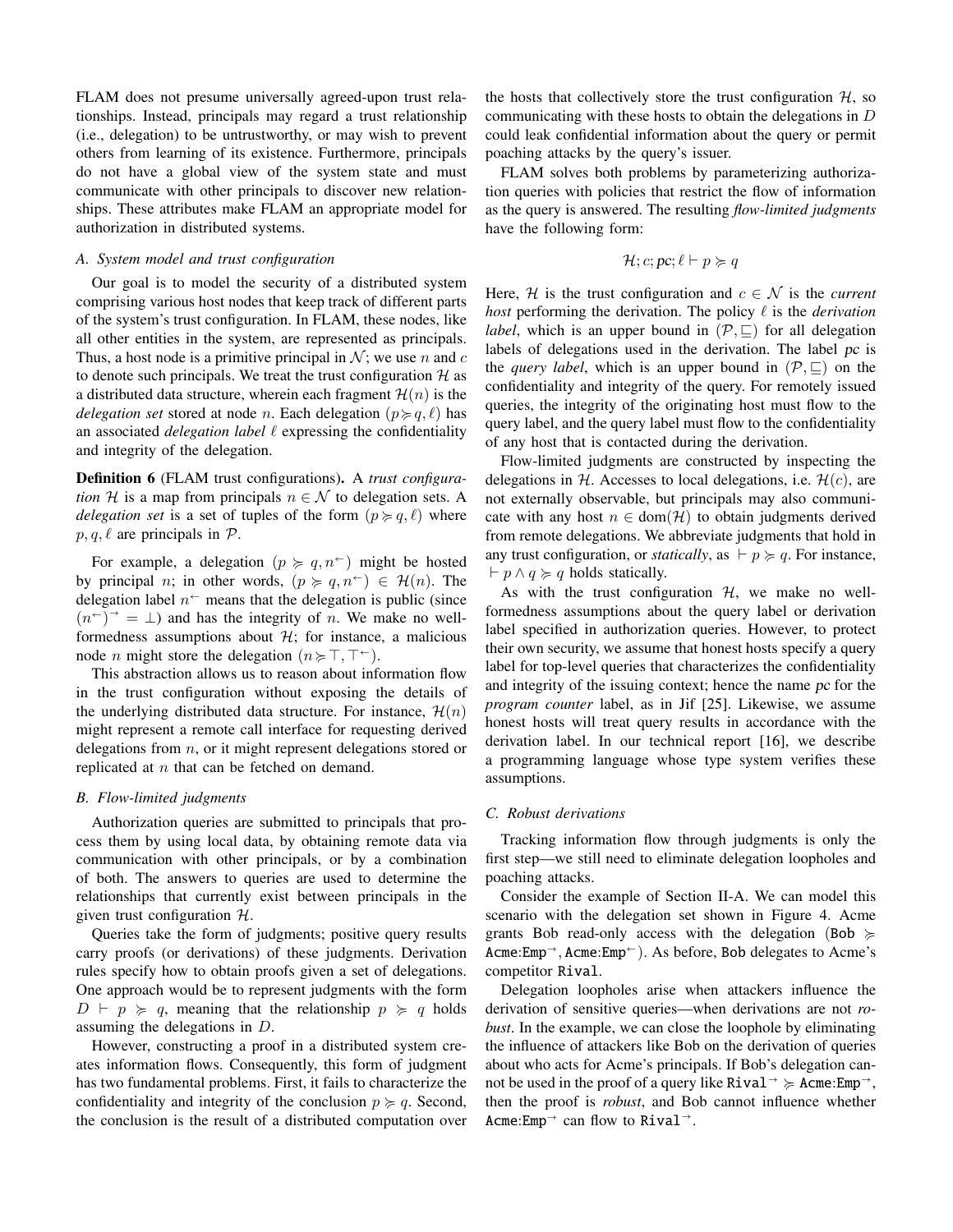<span id="page-7-1"></span>

Fig. 4: Section [II](#page-1-0) attacks prevented. The boxed judgments do not hold robustly with the illustrated delegations. Judgment [\(1\)](#page-7-2) does not hold since Bob's delegation to Rival cannot be used to robustly relabel Acme's policies, closing the delegation loophole. In [\(2\)](#page-7-3), the query label Bob<sup> $\leftarrow$ </sup> has insufficient integrity to relabel Acme's policies, preventing Bob from poaching the client list.

FLAM's derivation labels allow Acme to constrain Bob's influence on the derivation. Consider the following judgment, which holds in our example trust configuration.

$$
\mathcal{H}; c; pc; \texttt{Acme:Emp} \vdash \texttt{Bob} \succcurlyeq \texttt{Acme:Emp} \vdash
$$

It has integrity Acme:Emp<sup>←</sup>, so any derivation of this judgment can only depend on delegations that have Acme:Emp's integrity or greater in the authority ordering  $(\geq)$ . In contrast, there is no robust proof of the following judgment since using Bob's delegation would result in a proof with lower integrity than Acme:Emp<sup>←</sup>.

# $\mathcal{H}$ ; c; pc; Acme:Emp<sup>←</sup>  $\nvdash$  Rival  $\succcurlyeq$  Acme:Emp

Poaching attacks arise when attackers influence the *decision* to relabel information—that is, when they influence the context of a query. The query label represents the information flow context of such a query, so by restricting this label, FLAM prevents attackers from poaching information.

For instance, Figure [4](#page-7-1) shows Acme's client list labeled with confidentiality  $A$ cme:Emp<sup>→</sup>. Suppose Bob wants to copy this list to a file with confidentiality  $Bob^{\rightarrow}$  so he can maintain access if he is fired. To do so, Acme's system requires that the following judgment holds.

$$
\mathcal{H}; c; \texttt{Acme:Emp}^{\leftarrow}; \texttt{Acme:Emp}^{\leftarrow} \vdash \texttt{Bob} \succcurlyeq \texttt{Acme:Emp}
$$

This judgment is immune to poaching attacks since neither the result nor the query itself is influenced by Bob. Bob cannot independently issue such a query since his influence would taint the query label, shown below.

$$
\mathcal{H}; c; \texttt{Acme:Emp} \hookrightarrow \texttt{Bob}^{\leftarrow}; \texttt{Acme:Emp}^{\leftarrow} \vdash \texttt{Bob} \succcurlyeq \texttt{Acme:Emp}
$$

This query has insufficient authority to robustly relabel  $A$ cme:Emp<sup>→</sup> to Bob<sup>→</sup>. This prevents Bob from poaching Acme's client list, giving Acme control of what information is released to Bob.

One might wonder why Acme requires  $Bob \geq A$ cme: Emp to hold instead of Bob<sup>→</sup>  $\succcurlyeq$  Acme:Emp<sup>→</sup>. The answer illustrates a fundamental difference between information flow control and access control. Specifically, Acme wants to know whether it

is safe to enforce information labeled  $Acme:Emp \rightarrow with the$ policy Bob<sup> $\rightarrow$ </sup>. This is a distinct goal from access control since Acme not only cares about the access to the client list, but also the propagation of that data. Even though Bob cannot influence whether  $Acme:Emp^{\rightarrow} \sqsubseteq Bob^{\rightarrow}$ , he *does* control what Bob<sup> $\rightarrow$ </sup> flows to. Thus, Acme wants to ensure that Bob has sufficient integrity to enforce the confidentiality of the client list. Since he does not, Acme should deny any request to relabel Acme: $Emp^{\rightarrow}$  to Bob<sup> $\rightarrow$ </sup>.

## <span id="page-7-3"></span><span id="page-7-2"></span><span id="page-7-0"></span>*D. Speaking for other principals*

Prior work on *robust downgrading* [\[19\]](#page-13-13), [\[34\]](#page-13-32), [\[35\]](#page-13-33) of information flow policies places constraints on the influence an attacker may have on declassification and endorsement. Specifically, a principal should not be able to leak information by influencing downgrading decisions. Here, we seek similar constraints, but on information flow authorizations in general, whether they represent a downgrade or not.

In FLAM, the *voice* of a principal q, written  $\nabla(q)$ , defines the minimum integrity required to influence the flow of information labeled q.

Definition 7 (Principal voice). For a principal in normal form  $p^{\rightarrow} \wedge q^{\leftarrow}$ , the *voice* of  $p^{\rightarrow} \wedge q^{\leftarrow}$  is defined as

$$
\nabla(p^{\rightarrow}\wedge q^{\leftarrow})\triangleq p^{\leftarrow}\wedge q^{\leftarrow}
$$

As its name suggests, the voice of a principal is related to the *speaks-for* relation [\[26\]](#page-13-24), [\[28\]](#page-13-25) found in authorization logics. In these models, if Bob speaks for Alice (sometimes written Bob  $\Rightarrow$  Alice) and Bob says some proposition P is true, then Alice also says  $P$  is true. Flow-limited judgments permit a refinement of speaks-for since we can reason directly about the influence of principals on authorization decisions. In FLAM, a principal's voice is the integrity needed to speak on its behalf, so Bob speaks for Alice if Bob  $\succcurlyeq \nabla(\text{Alice})$ .

This version of speaks-for differs from that in other authorization logics. First, it derives from the integrity of principals and the acts-for relationships between them. Second, the speaks-for relation is transitive, but not reflexive. Notice that Acme<sup> $\rightarrow$ </sup> does not speak for itself.

As in [\[28\]](#page-13-25), FLAM's speaks-for relation distinguishes the concepts of *speaking for* and *acting for* a principal. Previous DIFC models [\[2\]](#page-13-1) have considered these concepts to be similar, but they are distinct in FLAM to support reasoning separately about the confidentiality and integrity of principals. For instance, the principal  $Acme \leftarrow$  speaks for both  $Acme$  and  $Acme \rightarrow$ , but acts for neither.

To provide end-to-end information flow security, FLAM distinguishes *robust judgments* that hold with sufficient integrity to speak on behalf of the principals involved. Robust judgments in FLAM are identified by the symbol  $\mathbb{F}$ . FLAM's inference rules, discussed below, use robust judgments to ensure that all derivations exhibit robust information flow.

## *E. Rules for flow-limited reasoning*

Figure [5](#page-8-0) gives inference rules for deriving flow-limited judgments. Most rules are straightforward, encoding properties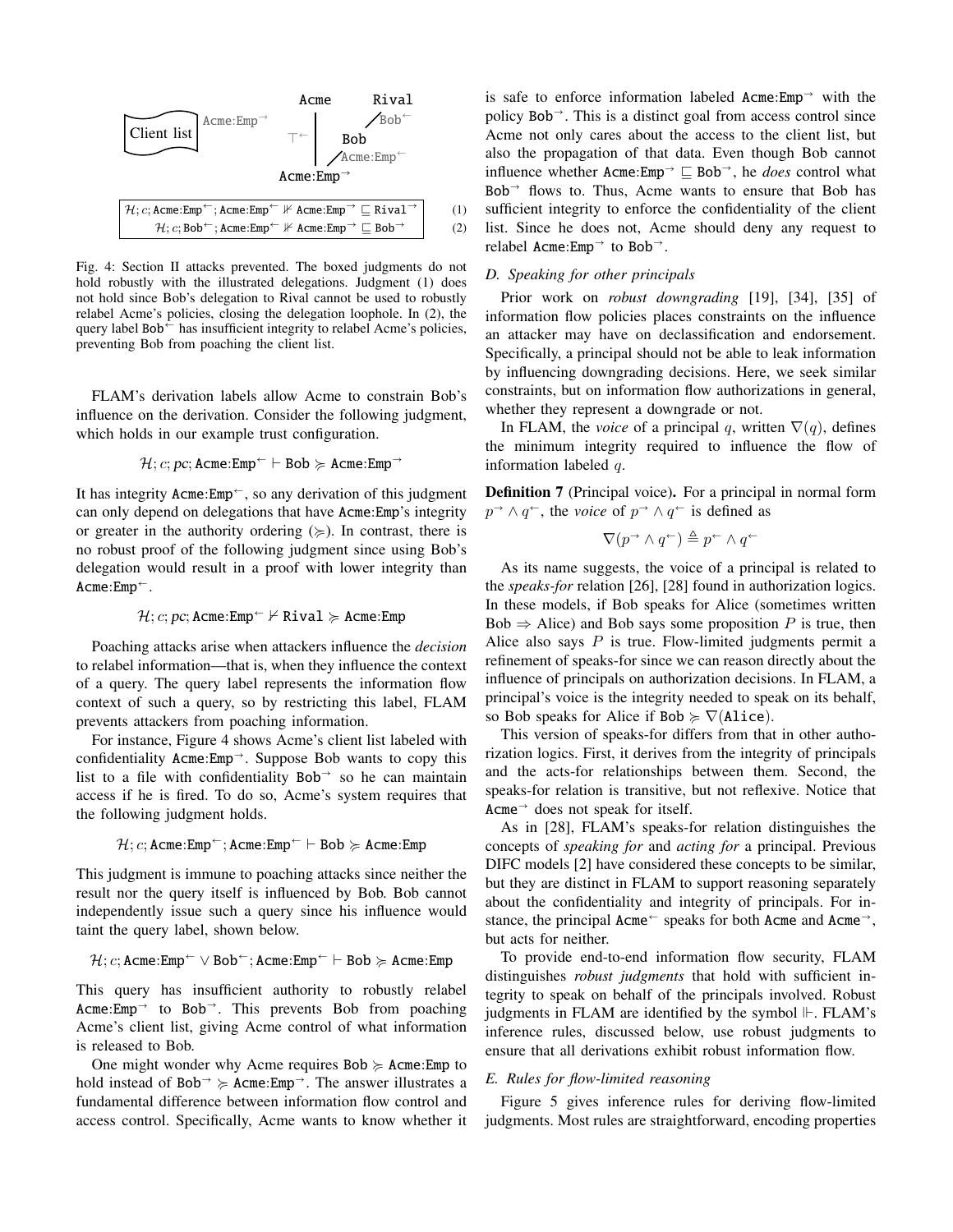$$
\begin{array}{ll}\n\text{[ProJ]} & \frac{C \vdash p \succcurlyeq q}{C \vdash p^{\pi} \succcurlyeq q^{\pi}} & \text{[ProJR]} & C \vdash p \succcurlyeq p^{\pi} \\
& \frac{C \vdash o \succcurlyeq o'}{C \vdash p \succcurlyeq p'} & \frac{C \vdash o \succcurlyeq o'}{C \vdash o \text{:p} \succcurlyeq o' : p'} \\
& \frac{C \vdash p \succcurlyeq p'}{C \vdash o : p \succcurlyeq o' : p'} & \text{[OWN2]} & \frac{C \vdash p \succcurlyeq o' : p'}{C \vdash o : p \succcurlyeq o' : p'} \\
& \frac{C \vdash p \succcurlyeq p}{C \vdash p : p \succcurlyeq p} & \frac{C \vdash p \succcurlyeq p_1}{C \vdash p \succcurlyeq p_1 \land p_2} & \frac{C \vdash p \succcurlyeq p_1}{C \vdash p \succcurlyeq p_1 \land p_2}\n\end{array}
$$

<span id="page-8-0"></span> $[Bor]$   $C \vdash p \geq \perp$   $[Top]$   $C \vdash \top \geq p$   $[REF]$   $C \vdash p \geq p$ 

[DISJL]  $C \vdash p_1 \succcurlyeq p$  $C \vdash p_2 \succcurlyeq p$  $C \vdash p_1 \vee p_2 \succcurlyeq p$ [DISJR]  $C \vdash p \succcurlyeq p_k$  $k \in \{1, 2\}$  $C \vdash p \succcurlyeq p_1 \vee p_2$ 

$$
\begin{array}{llll} \mathrm{[Trans]} & \frac{C \vdash p \succcurlyeq q & C \vdash q \succcurlyeq r}{C \vdash p \succcurlyeq r} & \qquad \mathrm{[DEL]} & \frac{(p \succcurlyeq q, \ell) \in \mathcal{H}(c)}{\mathcal{H}; c; pc; \ell \vdash p \succcurlyeq q} \end{array}
$$

[FWD]  

$$
\begin{array}{c}\n\mathcal{H}; c; pc; \ell \Vdash n \succcurlyeq pc \to \wedge \ell \\
\mathcal{H}; n; pc \sqcup \ell \sqcup c^{\leftarrow}; \ell \sqcap c^{\rightarrow} \vdash p \succcurlyeq q \\
\mathcal{H}; c; pc; \ell \vdash p \succcurlyeq q\n\end{array}
$$

$$
\begin{array}{c}\n\mathcal{H};c;\mathbf{p}c';\ell'\vdash p\succcurlyeq q \\
\mathcal{H};c;\mathbf{p}c\sqcup\ell';\ell\Vdash\mathbf{p}c\sqsubseteq\mathbf{p}c \\
\mathcal{H};c;\mathbf{p}c\sqcup\ell';\ell\Vdash\ell'\sqsubseteq\ell \\
\mathcal{H}\cup\mathcal{H}';c;\mathbf{p}c;\ell\vDash p\succcurlyeq q\n\end{array}
$$

Fig. 5: Inference rules for flow-limited judgments. For brevity, C denotes the context  $\mathcal{H}$ ; c; pc;  $\ell$ . The union of trust configurations is defined pointwise:  $(\mathcal{H} \cup \mathcal{H}')(n) = \mathcal{H}(n) \cup \mathcal{H}'(n)$ .

 $\overline{\phantom{a}}$ 

of conjunctions (rules C[ONJ](#page-8-0)L, C[ONJ](#page-8-0)R), disjunctions (rules D[ISJ](#page-8-0)L, D[ISJ](#page-8-0)R), authority projections (rules P[ROJ](#page-8-0) and P[ROJ](#page-8-0)R), ownership projections (rules O[WN](#page-8-0)1, O[WN](#page-8-0)2), and lattices in general (rules B[OT](#page-8-0), T[OP](#page-8-0), R[EFL](#page-8-0), T[RANS](#page-8-0)). The D[EL](#page-8-0) rule allows the use of a local delegation if its label matches the derivation label of the context.

The W[EAKEN](#page-8-0) rule allows judgment contexts to be weakened. If  $p \ge q$  is derivable with trust configuration H and bounds  $pc'; \ell'$ , then it is still derivable after adding delegations<sup>[5](#page-8-2)</sup> to H or increasing the restrictiveness of the bounds ( $pc \sqsubset pc'$ and  $\ell' \sqsubseteq \ell$ ).

Like any other relabelings that use dynamic trust relationships, attackers might try to abuse these relabelings of pc and  $\ell'$ . For example, Bob could try use W[EAKEN](#page-8-0) to hide his influence on a judgment by boosting its derivation label from  $Acme:Emp^{\leftarrow} \sqcup Bob^{\leftarrow}$  to  $Acme:Emp^{\leftarrow}$ , or he could try to reduce a judgment's confidentiality by downgrading its derivation label from  $Acme:Emp \rightarrow \Box Bob \rightarrow \text{to} Bob \rightarrow$ . The rule prevents this by requiring the relabelings to be robust. Because these robustness proofs are only attempted after the relabeled judgment is proved, their query labels ( $pc \perp \ell'$ ) are tainted with

<span id="page-8-2"></span>

<span id="page-8-1"></span>

| H; c; pc; $l \wedge \nabla(q) \vdash p \succcurlyeq q$        |                                                                                                                                                   |           |                                                                                                                     |
|---------------------------------------------------------------|---------------------------------------------------------------------------------------------------------------------------------------------------|-----------|---------------------------------------------------------------------------------------------------------------------|
| H; c; pc; $l \Vdash \nabla(p^{-}) \succcurlyeq \nabla(q^{-})$ |                                                                                                                                                   |           |                                                                                                                     |
| [R-STATIC]                                                    | $\frac{\vdash p \succcurlyeq q}{C \Vdash p \succcurlyeq q}$                                                                                       | [R-LIFT]  | $\frac{\mathcal{H}; c; pc; \ell \Vdash p \succcurlyeq \nabla(q)}{\mathcal{H}; c; pc; \ell \Vdash p \succcurlyeq q}$ |
| [R-LIFTPC]                                                    | $\frac{\mathcal{H}; c; pc; \ell \wedge \nabla(q) \vdash pc \succcurlyeq \nabla(q)}{\mathcal{H}; c; pc; \ell \Vdash p \succcurlyeq \nabla(q)}$     |           |                                                                                                                     |
| C \Vdash p \succcurlyeq p_1                                   | $C \Vdash p_1 \succcurlyeq p_2$                                                                                                                   |           |                                                                                                                     |
| [R-CONJR]                                                     | $\frac{C \Vdash p \succcurlyeq p_1}{C \Vdash p \succcurlyeq p_1 \wedge p_2}$                                                                      | [R-DISIL] | $\frac{C \Vdash p_1 \succcurlyeq p}{C \Vdash p_1 \vee p_2 \succcurlyeq p}$                                          |
| H; c; pc; $l \Vdash p \succcurlyeq q$                         | $\mathcal{H}; c; pc; \ell \Vdash p \succcurlyeq r$                                                                                                |           |                                                                                                                     |
| [R-TRANS]                                                     | $\frac{\mathcal{H}; c; pc; \ell \Vdash p \succcurlyeq q}{\mathcal{H}; c; pc; \ell \Vdash p \succcurlyeq r}$                                       |           |                                                                                                                     |
| H; c; pc; $l \Vdash p \succcurlyeq q$                         | $\mathcal{H}; c; pc; \ell \Vdash p \succcurlyeq q$                                                                                                |           |                                                                                                                     |
| [R-FWD]                                                       | $\frac{\mathcal{H}; n; pc \sqcup \ell \sqcup c^{+}; \ell \sqcap c^{+} \Vdash p \succcurlyeq q}{\mathcal{H}; c; pc; \ell \Vdash p \succcurlyeq q}$ |           |                                                                                                                     |
|                                                               |                                                                                                                                                   |           |                                                                                                                     |

[R-WEAKEN]

Fig. 6: Inference rules for robust judgments.

 $\mathcal{H}; c; pc \sqcup \ell'; \ell \Vdash pc \sqsubseteq pc'$  $\mathcal{H}; c; pc \sqcup \ell'; \ell \Vdash \ell' \sqsubseteq \ell$  $\overline{\mathcal{H} \cup \mathcal{H}'; c; pc; \ell \Vdash p \succcurlyeq q}$ 

the derivation label  $\ell'$  of the relabeled judgment.

The F[WD](#page-8-0) rule is used to derive acts-for judgments via remote hosts. The first premise ensures that  $c$  can prove the remote host  $n$  is trusted to protect both the query's confidentiality and its derivation label. In the second premise,  $n$  derives the desired relationship with a query label that is tainted both with c's integrity and with the derivation label of the first premise. To ensure  $c$  can see the result, the derivation label is attenuated by c's confidentiality. If these premises hold, then *n* can release the result to *c*, and *c* can trust it at label  $\ell$ , therefore  $c$  can conclude that the relationship holds.

The rules for reasoning about robust judgments are shown in Figure [6.](#page-8-1) The first three rules specify how robust judgments derive from non-robust judgments. Rule R-S[TATIC](#page-8-1) permits static judgments to be treated as robust judgments in any context, whereas rule [R-L](#page-8-1)IFT derives robust judgments from dynamic judgments. The first premise of [R-L](#page-8-1)IFT ensures the judgment holds with the voice  $\nabla(q)$  of the delegating principal. The second premise ensures that principals that speak for  $p$ 's confidentiality also speak for  $q$ 's confidentiality<sup>[6](#page-8-3)</sup>. The third premise ensures that the query's context is sufficiently trusted to influence this authorization decision. Rule [R-](#page-8-1)LIFT[PC](#page-8-1) handles judgments regarding the query label as a special case. Rules [R-C](#page-8-1)ONJR, [R-D](#page-8-1)ISJL, R-W[EAKEN](#page-8-1), and [R-](#page-8-1)T[RANS](#page-8-1) are similar to their non-robust counterparts but possess robust premises. Rule R-T[RANS](#page-8-1) adds a query label restriction to T[RANS](#page-8-0) to ensure that the query's context speaks for  $r$ .

<span id="page-8-3"></span><sup>&</sup>lt;sup>6</sup>The analogous premise for integrity is redundant since acting and speaking for integrity are equivalent:  $\vdash p \succcurlyeq \nabla (q^{\leftarrow}) \iff \vdash p \succcurlyeq q^{\leftarrow}$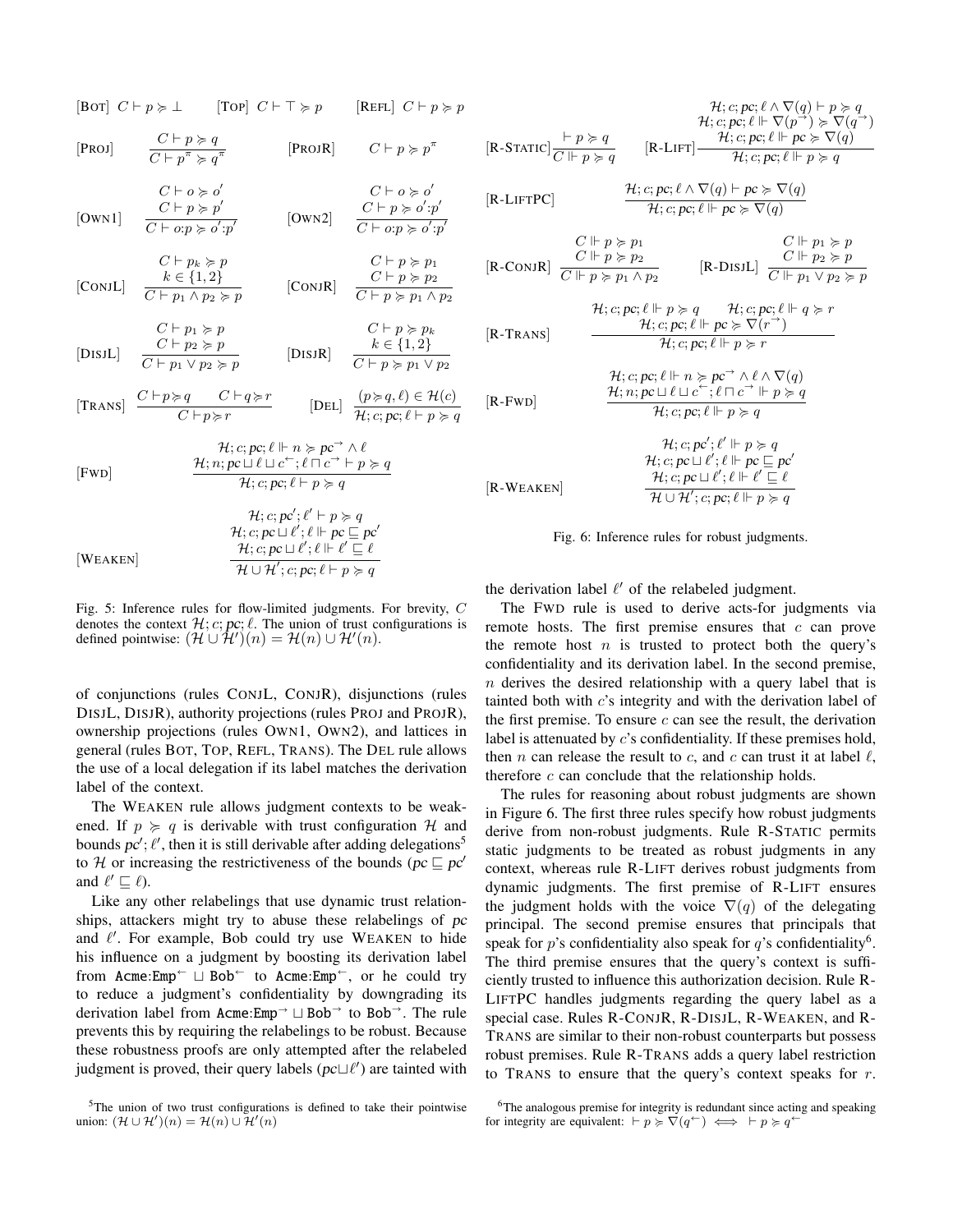Likewise, [R-F](#page-8-1)WD adds the restriction that remote principals must speak for the principal that the judgment concerns.

The need for both robust and non-robust inference rules may not be immediately apparent. FLAM constrains the flow of information during authorization by selectively prohibiting derivations that would result in information leakage. However, reasoning exclusively with robust judgments is too restrictive since it would eliminate many valid trust configurations and prevent many access control use-cases. For access control decisions (made via non-robust queries), the robust judgments in F[WD](#page-8-0) and W[EAKEN](#page-8-0) ensure the integrity and confidentiality of authorization decisions. For information flow control decisions (made via robust judgments), the non-robust judgments in R-S[TATIC](#page-8-1), [R-L](#page-8-1)IFT, and [R-L](#page-8-1)IFTPC provide a bootstrapping mechanism for trust relationships that preserves information security.

#### V. ROBUST AUTHORIZATION

<span id="page-9-0"></span>To demonstrate that the inference rules presented in the previous section prevent the various attacks described in Section [II,](#page-1-0) we show that the rules ensure a novel security condition that we call *robust authorization*. This security condition characterizes how both delegations and revocations may affect authorization decisions in a particular informationflow context.

<span id="page-9-4"></span>**Theorem 1** (Robust authorization). *If*  $H$ ; *c*; *pc*;  $\ell \vdash p \succcurlyeq q$ , *let* D ⊆ H *be the delegations used in the derivation. For each*  $(p' \succcurlyeq q', \ell') \in D(n)$ , define  $n_0 \ldots n_k$  as the sequence of nodes *in the derivation between n and c*, *where*  $n_0 = n$  *and*  $n_k = c$ , and let  $N = \bigvee_{i < k} n_i$ . Then the following statements hold:

$$
\mathcal{H}; c; pc; \ell \Vdash \ell' \lor N \sqsubseteq \ell \tag{1}
$$

$$
\mathcal{H}; c; pc; \ell \Vdash N \succcurlyeq pc^{\rightarrow} \wedge \ell^{\leftarrow} \tag{2}
$$

$$
k > 0 \Rightarrow \mathcal{H}; c; pc; \ell \Vdash c \succcurlyeq (\ell' \vee N)^{\rightarrow} \tag{3}
$$

The guarantees robust authorization bestows on authorization queries are quite strong. Remote principals cannot exceed their authority to influence the derivation, despite having the power to create arbitrary delegations and participate in the derivation itself. In particular, the authorization mechanism preserves the end-to-end security of each delegation's information flow policy  $\ell'$  [\(1\)](#page-9-1) while preserving the confidentiality  $pc^{-1}$ of the query and the integrity  $\ell^{\leftarrow}$  of the result [\(2\)](#page-9-2), and without leaking confidential information to  $c(3)$  $c(3)$ . Conclusion (3) only applies to distributed derivations (where  $k > 0$ ) since we permit a node to use a local delegation without requiring proof that it acts for the delegation label.

FLAM derivations therefore never require unsafe communication: every remote node that participates in a derivation must robustly act for the confidentiality  $pc$ <sup>→</sup> of the query and integrity  $\ell^{\leftarrow}$  of the result. Results are received by c only if c is permitted to learn (implicitly) that c acts for  $(\ell' \vee N)^{\rightarrow}$ . Because FLAM makes no assumptions about the relationship between n and  $\ell'$ , the disjunction N limits the authority of  $\ell'$ to be no greater than the nodes in the derivation, ensuring that malicious delegations do not influence the derivation beyond the authority of these nodes. From the perspective of confidentiality, the disjunction also ignores information flows in which the claimed confidentiality of the delegation label exceeds the confidentiality authority of nodes providing the delegation; ignoring such flows makes sense because confidentiality is enforced by the providers, not by the recipient  $c$ .

Robust authorization is a proof-theoretic property since it defines security in terms of the relationship between FLAM judgments and delegation labels. However, it bears some resemblance to semantic security properties like noninterference. Adding or removing delegations with more confidentiality or less integrity than  $\ell$  cannot affect the output of queries bounded by  $\ell$ . However, since the judgments derivable in a particular context *define* which flows are interfering and which are not, there is some subtlety in the statement that certain delegations cannot affect these derivations. For example, the delegation  $(Bob \ge Acme, Bob^{\leftarrow})$  should be cause for concern: it asserts that Acme delegates to Bob, but with the integrity of Bob. Thus the delegation should not be sufficient to prove that  $\mathcal{H}$ ; c; pc; Acme<sup> $\leftarrow \ \vdash$ </sup> Acme<sup> $\rightarrow \sqsubseteq$ </sup> Bob<sup> $\rightarrow$ </sup>. Theorem [1](#page-9-4) states that such delegations do not affect *any* judgments with the bound  $pc$ ; Acme $\leftarrow$ . In this paper, we do not make any formal connections between robust authorization and noninterference, but characterizing semantic guarantees of FLAM is an interesting future research direction.

FLAM ensures robust judgments cannot be leveraged to perform poaching attacks or other non-robust policy downgrades. The following lemma states that if a query holds with robust authority, then the query label speaks for any principal whose dynamic delegations are used in the derivation.

<span id="page-9-5"></span><span id="page-9-3"></span><span id="page-9-2"></span><span id="page-9-1"></span>**Lemma 1** (Principal factorization). If  $\mathcal{H}$ ; c; pc;  $\ell \Vdash p \succcurlyeq q$ , *then there exist principals*  $q_s$  *and*  $q_d$  *where*  $q \equiv \xi q_s \wedge q_d$  *such that*  $\vdash p \succcurlyeq q_s$ ,  $\mathcal{H}$ ; *c*;  $pc$ ;  $\ell \Vdash p \succcurlyeq q_d$ , and

$$
\mathcal{H}; c; pc; \ell \Vdash pc \succcurlyeq \nabla(q_d)
$$

In other words, queries with untrusted query labels can only derive robust judgments that hold statically, preserving each principal's control over the revocability of its information flow policies.

The fact that we can always split robust acts-for judgments into static and dynamic components means that we can derive a more traditional transitivity rule for robust judgments:

$$
\mathcal{H}; c; pc; \ell \Vdash p \succcurlyeq q
$$
\n
$$
\mathcal{H}; c; pc; \ell \Vdash q \succcurlyeq r
$$
\n
$$
\mathcal{H}; c; pc; \ell \Vdash q \succcurlyeq r
$$
\n
$$
\mathcal{H}; c; pc; \ell \Vdash p \succcurlyeq r
$$

The main insight regarding the admissibility of R-T[RANS](#page-9-5)\* involves principal factorization. By Lemma [1,](#page-9-5) for any robust judgment  $\mathcal{H}$ ; c; pc;  $\ell \Vdash q \succcurlyeq r$ , we can factor r into  $r_s \wedge r_d$ such that  $\mathcal{H}$ ; c; pc;  $\ell \Vdash pc \succcurlyeq \nabla(r_d)$ . Therefore, any judgment  $\mathcal{H}$ ; c; pc;  $\ell \Vdash p \succ q$  in the same context can be used to derive  $\mathcal{H}$ ; c; pc;  $\ell \Vdash p \succcurlyeq r_d$  by R-T[RANS](#page-8-1). This relationship, combined with an additional result regarding static judgments, gives us the above rule.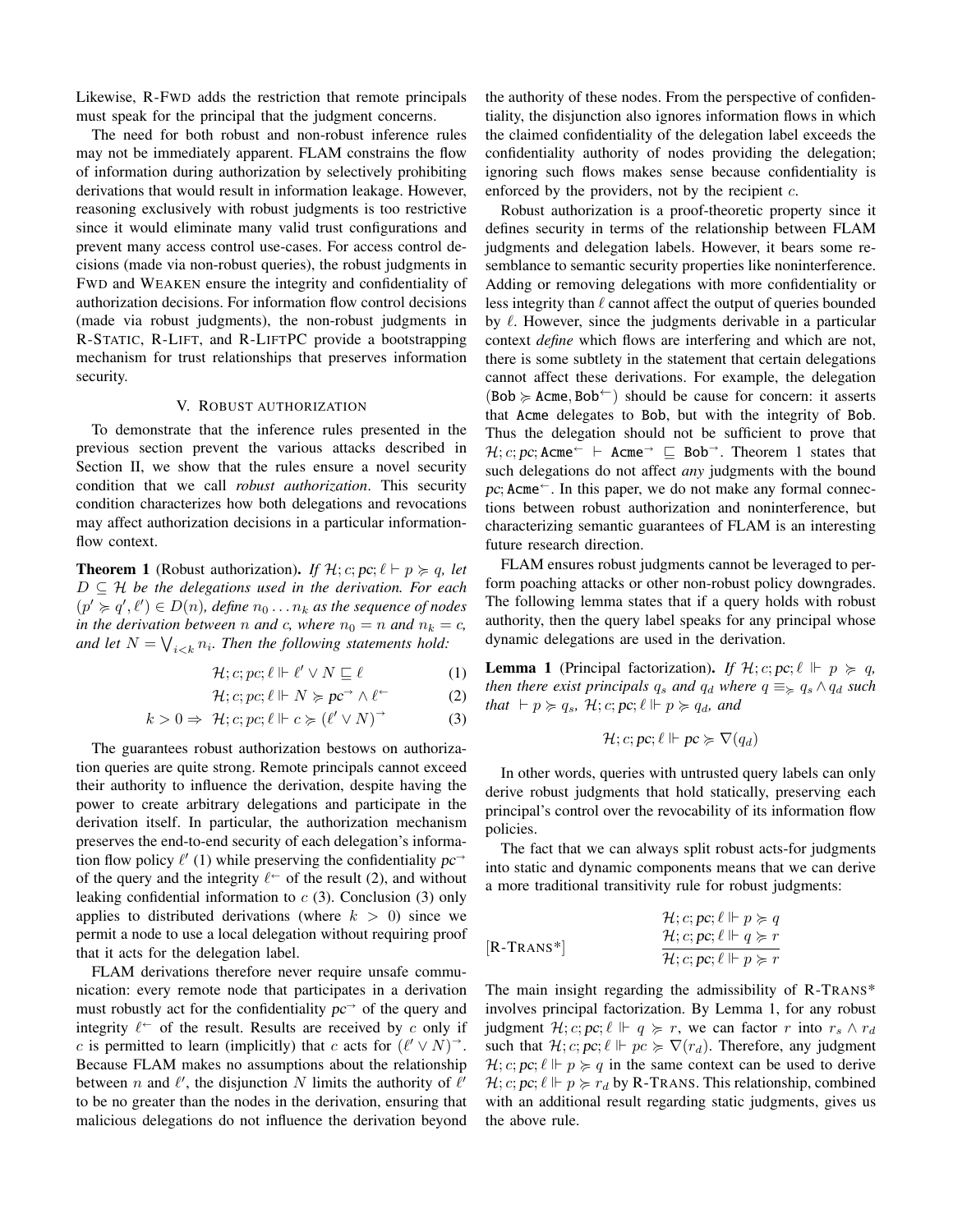<span id="page-10-1"></span>

Fig. 7: Redundant work in the basic search algorithm. If the query is not provable, an exhaustive proof search must be made before a negative result can be returned. Here, both C[ONJ](#page-8-0)L and D[ISJ](#page-8-0)R apply, so the search will try both proof strategies shown. Without caching, redundant proof searches would be made for the two identical premises shown in red.

Theorem [1](#page-9-4) and Lemma [1](#page-9-5) prove that attackers cannot use delegation and revocation to interfere with authorization queries, eliminating the delegation loophole (Section [II-A\)](#page-1-3) and poaching attacks (Section [II-B\)](#page-2-1). New delegations cannot cause unsafe communication to occur or cause existing delegations to be disclosed (Section [II-C\)](#page-2-2) unless the new delegations are sufficiently trusted. Furthermore, this result serves as a useful guide to developers of DIFC systems and languages: supporting delegation and revocation while enforcing information flow policies requires *all* relabeling of policies to be robust otherwise, changes in the trust configuration could be exploited to create new flows.

We formalized FLAM principals and our inference rules for deriving flow-limited judgments in Coq, and used this formalization to prove Theorem [1](#page-9-4) and Lemma [1.](#page-9-5) We make one primary assumption, that principals that statically act for each other are equivalent. We believe this assumption can be avoided with some refactoring, which we leave as future work.

#### VI. FLAM PROTOTYPE

<span id="page-10-0"></span>Secure authorization has been a relatively active area of research for over a decade [\[8\]](#page-13-5), [\[9\]](#page-13-16), [\[11\]](#page-13-17)–[\[14\]](#page-13-6), [\[22\]](#page-13-19)–[\[24\]](#page-13-20), so it might seem that the strong formal security guarantees offered by FLAM would be difficult to achieve in practice.

We have demonstrated that FLAM can be used to provide robust authorization in realistic authorization mechanisms by developing a prototype implementation and using it to implement ARBAC97 [\[36\]](#page-13-34), an expressive role-based access control model. Our version of ARBAC97 uses owned principals to represent roles and extends the strong security guarantees of FLAM to role-based access control; for example, untrusted users cannot use authorization queries to infer the secret membership of roles. Our prototype currently only uses rules [R-L](#page-8-1)IFT and [R-L](#page-8-1)IFTPC for reasoning about robust judgments, but these were sufficient for our purposes. Further details of the implementation can be found in our technical report [\[16\]](#page-13-9).

## *A. Efficient flow-limited query processing*

Our FLAM prototype answers acts-for queries through a proof search; the relationship being queried is said to hold

<span id="page-10-2"></span>

(a) A pruned proof strategy (b) A successful proof strategy

Fig. 8: Proof diagrams showing two strategies for proving a query. Nodes represent premises. Edges represent proof dependencies; unexplored edges are dotted. In strategy (a), the proof search for the blue node is pruned because its proof depends on the red node, which would introduce a cycle in the proof diagram. Strategy (b) results in a successful proof: the proof forms a DAG, wherein all leaf nodes are axioms.

exactly when a proof of the relationship can be found. For simplicity, we assume that the trust configuration does not change during the proof search; in practice, query isolation can be provided by existing mechanisms for distributed transactions (e.g., [\[19\]](#page-13-13)). The basic proof-search algorithm is a simple depth-first search with cycle detection. It returns two types of results: PROVED (which comes with a proof) and FAILED.

This algorithm alone performs poorly, however, owing to much duplicated work. Queries with FAILED results are particularly expensive, since they require a full exhaustive proof search. For example, in Figure [7,](#page-10-1) if the query  $C \vdash p \land q \succcurlyeq$  $r \vee s$  is unprovable, the algorithm must explore all possible proof strategies, including using C[ONJ](#page-8-0)L and D[ISJ](#page-8-0)R, as shown. Both of these strategies have the unprovable subquery  $C \vdash p \succcurlyeq$  $r$ , shown in red. Without caching, redundant proof searches would be made for these identical subqueries. Furthermore, caching only positive results would not significantly improve the performance of unprovable queries.

Naively caching intermediate negative results can lead to incompleteness due to searches that are *pruned* to avoid infinite recursion and circular reasoning. Figure [8](#page-10-2) illustrates this using proof diagrams. Nodes represent premises to be proved, and edges represent their dependencies. Unexplored edges are dotted. In the first proof strategy (Figure [8a\)](#page-10-2), the proof of the blue node is pruned to avoid circular reasoning with the red node. While it would be sound to cache a FAILED result for the blue node, doing so would be incomplete. When the proof search later attempts the second proof strategy (Figure [8b\)](#page-10-2), it finds a successful proof for the red node via the green node. With a cached FAILED result for the blue node, the proof of the white node would simply use the cached result, failing to notice that because the circularity with the red node has been resolved, the blue node can now be proved.

To prevent this incompleteness, our implementation of FLAM uses an intermediate caching strategy for pruned results. Instead of caching FAILED for pruned subqueries, we introduce an additional result type, PRUNED. When a cycle is detected during proof search, the current subproof is abandoned and the subquery is added to a cache of pruned queries. Each PRUNED cache entry contains a *progress condition*, a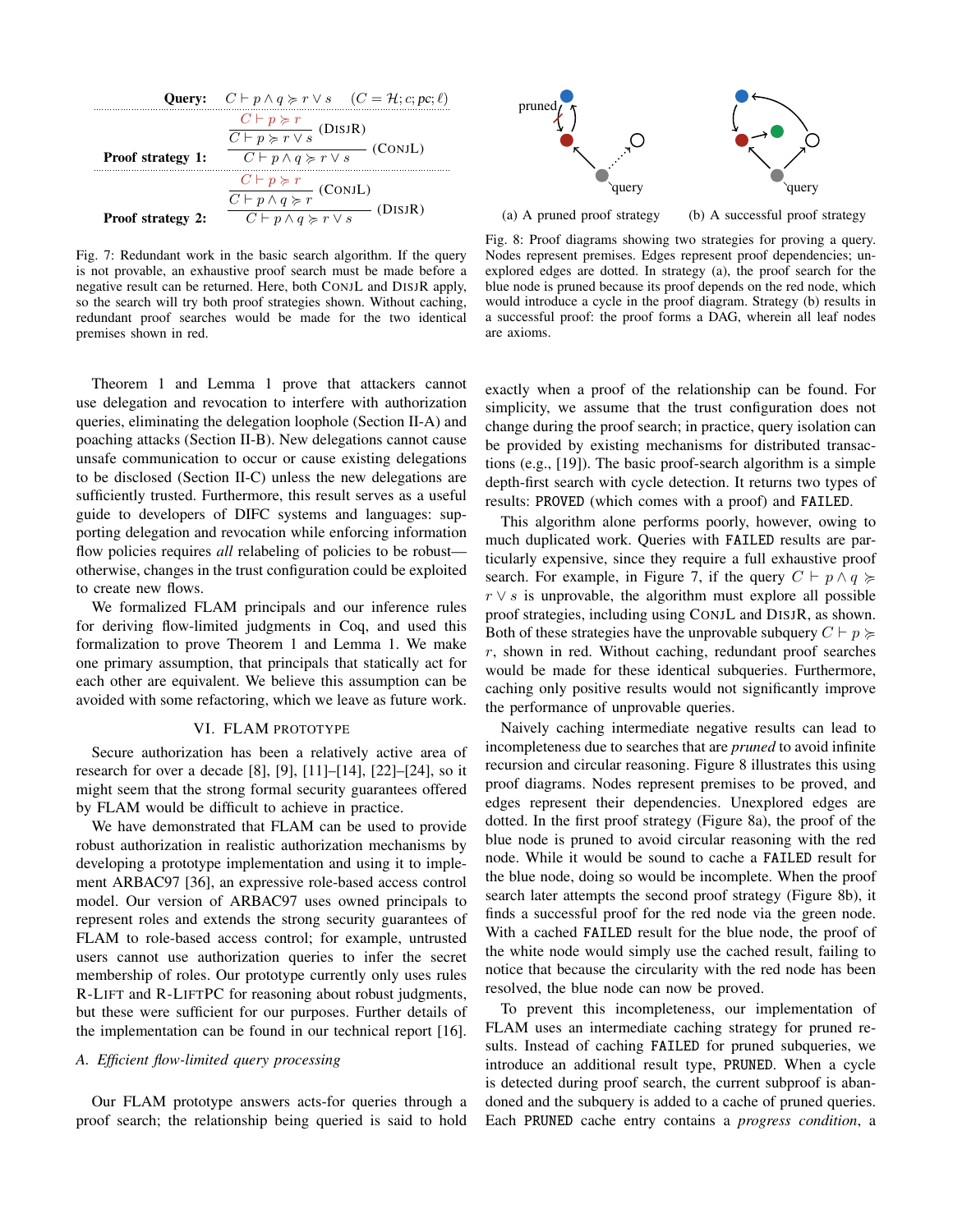<span id="page-11-1"></span>

|     | 1: <b>function</b> $UPDATE(cache, query, type, data)$            |
|-----|------------------------------------------------------------------|
| 2:  | $(pred, pruned, failed) \leftarrow cache$                        |
| 3:  | if $type =$ PROVED then                                          |
| 4:  | $proved \leftarrow proved[query \rightarrow data]$               |
| 5:  | remove query from pruned                                         |
| 6:  | for $[q \mapsto Q]$ in pruned do                                 |
| 7:  | $Q' \leftarrow Q\{query / \text{True}\}$                         |
| 8:  | if $Q' \models$ True then                                        |
| 9:  | <b>remove</b> q from $pruned$                                    |
| 10: | else                                                             |
| 11: | $pruned \leftarrow pruned[q \mapsto Q']$                         |
| 12: | else if $type = PRUNED$ then                                     |
| 13: | $pruned \leftarrow pruned[query \rightarrow data]$               |
| 14: | for $[q \mapsto Q]$ in pruned do                                 |
| 15: | $pruned \leftarrow pruned[q \mapsto Q\{query / data\}]$          |
| 16: | else if $type = \text{FAILED}$ then                              |
| 17: | add $q$ to failed                                                |
| 18: | remove $q$ from $pruned$                                         |
| 19: | $new \leftarrow \emptyset$                                       |
| 20: | for $[q \mapsto Q]$ in pruned do                                 |
| 21: | $Q' \leftarrow Q\{query / \texttt{False}\}$                      |
| 22: | if $Q' \models$ False then                                       |
| 23: | add $q$ to $new$                                                 |
| 24: | else                                                             |
| 25: | $pruned \leftarrow pruned q \mapsto Q' $                         |
| 26: | $cache \leftarrow (proved, pruned, failed)$                      |
| 27: | for q in new do                                                  |
| 28: | $cache \leftarrow \text{UPDATE}(cache, q, \text{FAILED}, \perp)$ |
| 29: | return cache                                                     |
| 30: | <b>return</b> (proved, pruned, failed)                           |
|     |                                                                  |

Fig. 9: Algorithm for managing entries of the proof search cache. For  $type$  equal to PROVED or PRUNED,  $data$  is either a proof of  $query$ or a progress condition, respectively.

boolean formula that expresses the conditions under which further progress can be made on the proof of the subquery. In Figure [8,](#page-10-2) the first proof strategy would result in a PRUNED cache entry for the blue subquery, with the progress condition  $Q = \bullet$ , indicating that further progress can be made on the proof of the blue node exactly when the red node can be proved. Another progress condition might have the form  $Q_1 \vee (Q_2 \wedge Q_3)$ , meaning that progress can be made if  $Q_1$  is proved or if both  $Q_2$  and  $Q_3$  are proved.

This cache is used by the proof search to improve performance when resolving shared subqueries. The cache has three components: an *acts-for cache* for proofs of PROVED subqueries, a *failed cache* for FAILED subqueries, and a *pruned-search cache* for PRUNED subqueries and their progress conditions. Figure [9](#page-11-1) gives the algorithm for updating the cache with a new result for a subquery query. At the core of this algorithm is the rewriting of progress conditions in the pruned-search cache. If the new result is PROVED, the progress conditions are rewritten to substitute instances of *query* with True (line [7\)](#page-11-1), to indicate that the *query* condition is satisfied. If this satisfies the progress condition of a pruned search  $q$ , then  $q$  should be provable, and is removed from the cache (lines [8–9\)](#page-11-1); a PROVED entry is not added for q yet because we do not yet have a proof. If the new result is PRUNED, then instances of *query* are substituted with *query*'s progress condition (line [15\)](#page-11-1). Finally, if the new result is FAILED, then instances of query are substituted with False (line [21\)](#page-11-1), to indicate that the *query* condition is not satisfiable. If the progress condition of a pruned search  $q$  becomes unsatisfiable, then  $q$  is also unprovable, and the cache is updated with a **FAILED** result for  $q$  (lines [27–28\)](#page-11-1).

Given a query, for each applicable FLAM inference rule, the algorithm searches for a proof of each premise. If a proof is found for all premises, then the search is successful, and the proof is returned. If any of the premises' proof searches were pruned, then the query may or may not be provable, so the query is added to the pruned cache with the conjunction of the progress conditions of the pruned searches. Finally, if any premise's proof search fails, or if the conjunction of the progress conditions is unsatisfiable, then the query is unprovable via the chosen rule. If no other FLAM rules apply, then the query is false. The complete search algorithm is found in our technical report [\[16\]](#page-13-9).

# VII. RELATED WORK

<span id="page-11-0"></span>The connection between delegation and policy downgrades, here called the delegation loophole, is identified in [\[10\]](#page-13-10) and further developed in [\[12\]](#page-13-7). These papers also discuss secret trust relationships, and thus have similar threat models to FLAM. We are not aware of previous work addressing poaching attacks.

Broberg et al. [\[37\]](#page-13-35) identify classes of flows which specific information flow models may consider secure or insecure. Delegation loopholes are an example of a *time-transitive flow* in their terminology. FLAM considers these flows insecure since they permit attackers to influence how information is relabeled. FLAM also considers poaching attacks to be unsafe since attackers may obtain information not directly released to them, which undermines the effectiveness of revocation. These flows are not completely characterized by the classes presented in [\[37\]](#page-13-35), but share some characteristics with the *direct-release* class of flows.

FLAM's bounded derivation rules place information flow constraints on which delegations may be used to derive judgments. This differs from previous approaches (e.g., Rx roles [\[12\]](#page-13-7) and Flume capability groups [\[5\]](#page-13-23)), which give a single information flow bound for all trust relationships of a principal. As recognized by Bandhakavi et al. [\[14\]](#page-13-6), a single bound is too restrictive since it must also protect delegations made by other principals. So, when the bound of principal  $p$  is more restrictive than the bound of principal  $q$ , either q cannot delegate to p or p's bound must be downgraded (as in [\[12\]](#page-13-7)), even though  $p$  might not trust  $q$ . RTI [\[14\]](#page-13-6), like FLAM, overcomes these restrictions by tracking information flow at the level of delegations and ignoring relationships that exceed information flow bounds. However, since relabeling is not robust in RTI, it remains vulnerable to the delegation loophole and poaching attacks. FLAM's flows-to relation is more consistent with decentralized information flow control principles: the authorization of a flow depends only on those principals who speak for the policies in question.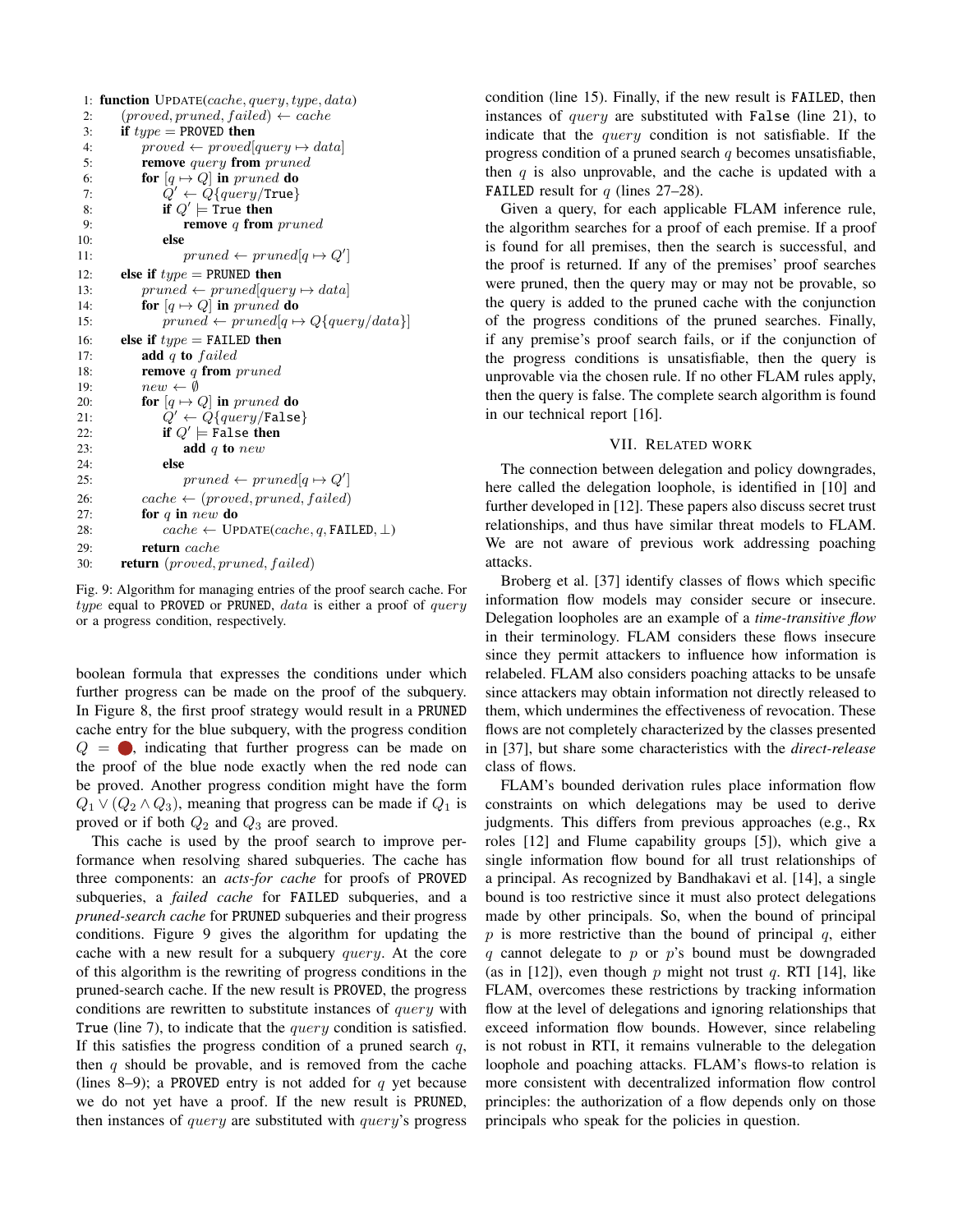Label algebras [\[38\]](#page-13-36) abstract the structure and semantics of the security policies of several DIFC systems. It might appear that a clever encoding of FLAM contexts (i.e.,  $pc$ ;  $\ell$ ) as label algebra *authorities* might serve to represent FLAM as a label algebra. However, such an encoding would be too abstract to represent conditions such as robust authority or even robust downgrading, so delegation loopholes and poaching attacks cannot be addressed within this framework. For instance, the noninterference lemma given in [\[38\]](#page-13-36) for an example language admits non-robust declassification, even without changes to the trust configuration.

Many models and mechanisms have been suggested for expressive, decentralized authorization and trust management [\[27\]](#page-13-29), [\[39\]](#page-13-37)–[\[46\]](#page-14-0). Few consider the information security of the authorization policies or the authorization process. For instance, Birgisson et al. [\[46\]](#page-14-0) note that, under certain conditions, an attacker could use malicious credentials to probe for private information such as group membership. Such an attack is possible in many frameworks. DCC [\[47\]](#page-14-1) has been used to model both information flow control and authorization logic [\[28\]](#page-13-25), but not both simultaneously.

Several authorization systems use access control policies to protect sensitive credentials. In trust negotiation [\[8\]](#page-13-5), [\[23\]](#page-13-38), [\[24\]](#page-13-20), principals iteratively exchange credentials protected by access control policies, withholding sensitive credentials until sufficient trust has been established. Minami and Kotz [\[11\]](#page-13-17), [\[13\]](#page-13-18) encrypt authorization proofs based on access control policies to protect the confidentiality and integrity of authorization results, though they ignore side-channels. Because access control policies are not compositional, they are insufficient for controlling the propagation of sensitive credentials: the rules for disclosure may vary arbitrarily between principals. FLAM unifies principals and information flow control policies, which are inherently compositional, and enforces end-to-end security of trust relationships.

Garg and Pfenning [\[48\]](#page-14-2) present a constructive authorization logic that ensures assertions made by untrusted principals cannot influence the truth of statements made by other principals, similar to the way low-integrity delegations in FLAM cannot lead to unsafe relabelings.

Becker [\[49\]](#page-14-3) discusses *probing attacks* that reveal secret portions of authorization policies to an attacker; Bryans et al. [\[50\]](#page-14-4) compare noninterference and opacity as security conditions for confidential policies. FLAM ensures queries of the trust configuration satisfy robust authorization, so probing attacks cannot reveal confidential information. Opacity is a *possibilistic* notion of security, meaning that an authorization decision may depend on secret information, provided that the same result could derive from public information. Possibilistic security conditions are often inadequate in settings with attackers that have (or can acquire) additional knowledge, perhaps through additional queries.

Some type systems proposed for information flow control encode authorized policy downgrades directly in data types (e.g., [\[51\]](#page-14-5), [\[52\]](#page-14-6)) or with respect to privileges granted to code (e.g. [\[53\]](#page-14-7)). This removes some of the need for an underlying authorization mechanism, permitting developers to model trust relations using the type system or structure of the program. Such type systems are in a sense too low-level to be directly vulnerable to delegation loopholes or poaching attacks, but the authorization mechanisms they encode may still be vulnerable. FLAM can provide guidance for a way to obtain robust authorization in these systems.

## VIII. CONCLUSIONS

We have shown that in a decentralized, distributed setting, mechanisms for both DIFC and authorization currently exhibit security vulnerabilities. The core problem is that neither security mechanism tracks how information flows through the authorization process itself. Consequently, both mechanisms introduce side channels, and DIFC systems are subject to newly identified delegation loopholes and poaching attacks. When the trust configuration is dynamic and can be affected by partially trusted principals, additional controls are needed to make relabeling secure.

We introduced flow-limited authorization in FLAM as a simple, coherent, and powerful way to address a set of fundamental, interconnected security issues. FLAM unifies principals with information flow policies through a novel principal algebra. It supports integrated reasoning about both authorization and information flow control so that delegations are trusted only when appropriate and kept secret when necessary; further, authorization side channels are explicitly controlled. A key insight is that relabeling information flow policies is really a downgrading operation that can be made secure by preventing untrusted principals from influencing relabeling decisions.

We have formalized FLAM in Coq and proved strong results: FLAM provides *robust authorization*, a new security condition that bounds an attacker's influence on authorization decisions and eliminates side-channels, even when the attacker is able to modify the trust configuration and make arbitrary queries. An accompanying technical report [\[16\]](#page-13-9) presents additional results and details, including a FLAM-based DIFC language for trust management.

We have implemented the FLAM principal normalization algorithm and system of inference rules (with the exception of some robustness rules). Our prototype efficiently answers FLAM queries using a specialized caching protocol.

FLAM not only prevents security vulnerabilities, but also extends decentralized information flow control to trust management systems with expressive security models like rolebased access control. We expect many common access control patterns have interesting new DIFC analogues when expressed using FLAM.

#### ACKNOWLEDGMENTS

We thank Michael Clarkson, Fred Schneider, Ross Tate, and especially Aslan Askarov and Mike George for helpful discussions on a variety of topics spanning trust and information flow, authorization logic, and proof search algorithms. Abhishek Anand and Andrew Hirsch provided insight for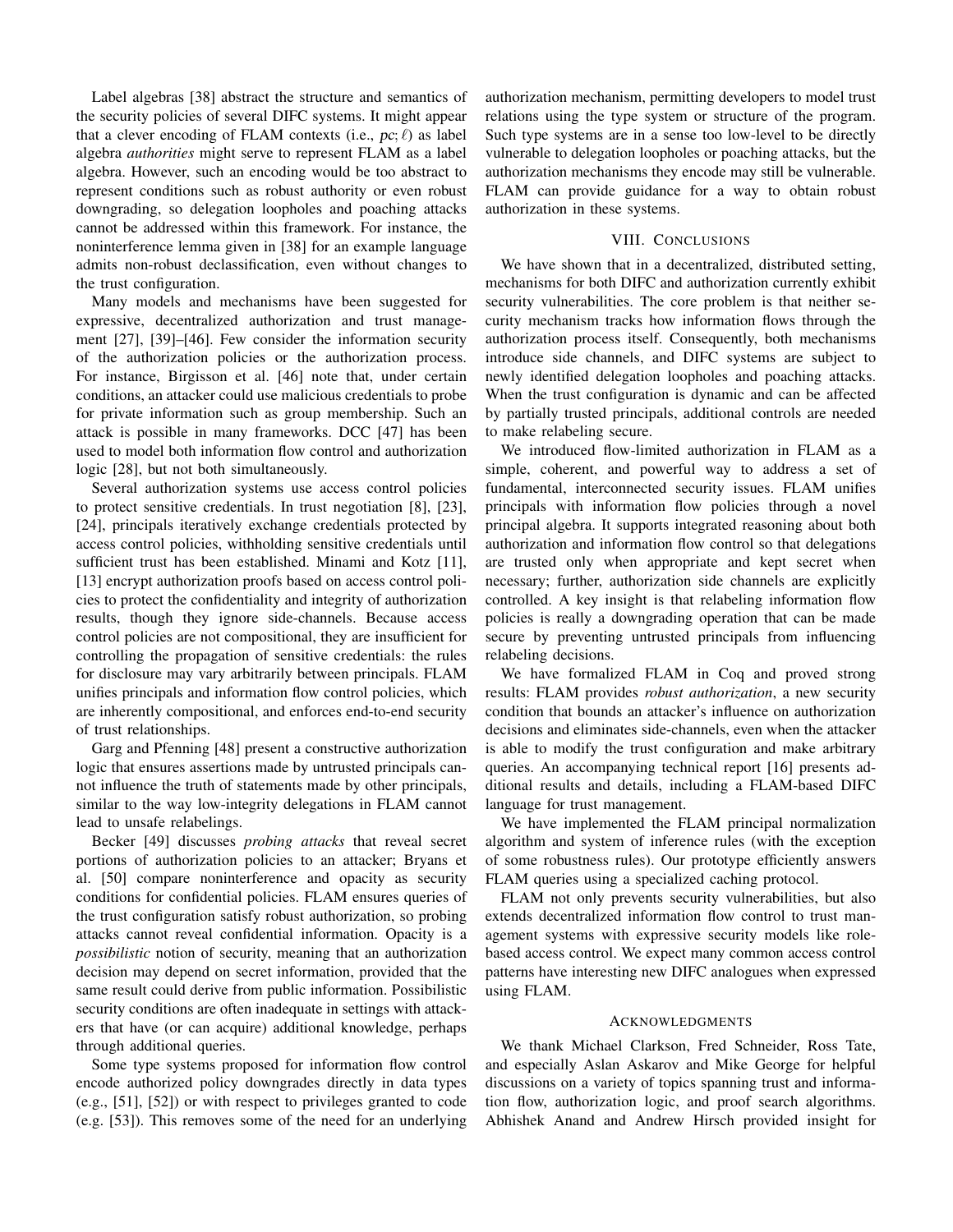formalizing FLAM in Coq. For their insightful comments on our submission, we thank Eleanor Birrell, Steve Chong, Andrew Hirsch, Chin Isradisaikul, Elisavet Kozyri, Tom Magrino, Laure Thompson, Bart van Delft, Danfeng Zhang, Yizhou Zhang, and our anonymous reviewers. This work was supported by an NDSEG Fellowship, by grant N00014-13-1- 0089 from the Office of Naval Resesearch, by MURI grant FA9550-12-1-0400, and by a grant from the National Science Foundation (CCF-0964409). This paper does not necessarily reflect the views of any of these sponsors.

#### **REFERENCES**

- <span id="page-13-0"></span>[1] J. A. Goguen and J. Meseguer, "Security policies and security models," in *Proc. IEEE Symp. on Security and Privacy*, Apr. 1982, pp. 11–20.
- <span id="page-13-1"></span>[A. C. Myers and B. Liskov, "Protecting privacy using the decentralized](http://www.cs.cornell.edu/andru/papers/iflow-tosem.pdf) label model," *[ACM Transactions on Software Engineering and](http://www.cs.cornell.edu/andru/papers/iflow-tosem.pdf) Methodology*[, vol. 9, no. 4, pp. 410–442, Oct. 2000.](http://www.cs.cornell.edu/andru/papers/iflow-tosem.pdf)
- <span id="page-13-2"></span>[3] [P. Efstathopoulos, M. Krohn, S. VanDeBogart, C. Frey, D. Ziegler,](http://dl.acm.org/citation.cfm?id=1095813) [E. Kohler, D. Mazieres, F. Kaashoek, and R. Morris, "Labels and](http://dl.acm.org/citation.cfm?id=1095813) ` [event processes in the Asbestos operating system," in](http://dl.acm.org/citation.cfm?id=1095813) *Proc. 20th ACM [Symp. on Operating System Principles \(SOSP\)](http://dl.acm.org/citation.cfm?id=1095813)*, Oct. 2005.
- <span id="page-13-22"></span>[4] N. Zeldovich, S. Boyd-Wickizer, E. Kohler, and D. Mazières, "Making [information flow explicit in HiStar," in](http://dl.acm.org/citation.cfm?id=2018419) *Proc. 7th USENIX Symp. on [Operating Systems Design and Implementation \(OSDI\)](http://dl.acm.org/citation.cfm?id=2018419)*, 2006, pp. [263–278.](http://dl.acm.org/citation.cfm?id=2018419)
- <span id="page-13-23"></span>[5] [M. Krohn, A. Yip, M. Brodsky, N. Cliffer, M. F. Kaashoek, E. Kohler,](http://dl.acm.org/citation.cfm?id=1294293) [and R. Morris, "Information flow control for standard OS abstractions,"](http://dl.acm.org/citation.cfm?id=1294293) in *Proc. 21st [ACM Symp. on Operating System Principles \(SOSP\)](http://dl.acm.org/citation.cfm?id=1294293)*, [2007.](http://dl.acm.org/citation.cfm?id=1294293)
- <span id="page-13-3"></span>[6] [I. Roy, D. E. Porter, M. D. Bond, K. S. McKinley, and](http://dl.acm.org/citation.cfm?id=1542484) [E. Witchel, "Laminar: Practical fine-grained decentralized information](http://dl.acm.org/citation.cfm?id=1542484) flow control," in *[ACM SIGPLAN Conf. on Programming Language](http://dl.acm.org/citation.cfm?id=1542484) [Design and Implementation \(PLDI\)](http://dl.acm.org/citation.cfm?id=1542484)*, 2009.
- <span id="page-13-4"></span>[7] [W. Cheng, D. R. K. Ports, D. Schultz, V. Popic, A. Blankstein,](http://dl.acm.org/citation.cfm?id=2342833) [J. Cowling, D. Curtis, L. Shrira, and B. Liskov, "Abstractions for](http://dl.acm.org/citation.cfm?id=2342833) [usable information flow control in Aeolus," in](http://dl.acm.org/citation.cfm?id=2342833) *Proc. 2012 USENIX [Annual Technical Conference](http://dl.acm.org/citation.cfm?id=2342833)*, Jun. 2012.
- <span id="page-13-5"></span>[8] [W. H. Winsborough, K. E. Seamons, and V. E. Jones, "Automated](http://ieeexplore.ieee.org/xpl/articleDetails.jsp?arnumber=824965) trust negotiation," in *[DARPA Information Survivability Conference and](http://ieeexplore.ieee.org/xpl/articleDetails.jsp?arnumber=824965) [Exposition, 2000. DISCEX'00. Proceedings](http://ieeexplore.ieee.org/xpl/articleDetails.jsp?arnumber=824965)*, vol. 1, Jan. 2000, pp. [88–102.](http://ieeexplore.ieee.org/xpl/articleDetails.jsp?arnumber=824965)
- <span id="page-13-16"></span>[9] [W. H. Winsborough and N. Li, "Safety in automated trust negotiation,"](http://dl.acm.org/citation.cfm?id=1178623) in *[Proc. IEEE Symp. on Security and Privacy](http://dl.acm.org/citation.cfm?id=1178623)*, May 2004, pp. 147–160.
- <span id="page-13-10"></span>[10] [M. Hicks, S. Tse, B. Hicks, and S. Zdancewic, "Dynamic updating of](http://www.cs.umd.edu/~mwh/papers/secupdate.pdf) information-flow policies," in *[Proc. Foundations of Computer Security](http://www.cs.umd.edu/~mwh/papers/secupdate.pdf) [Workshop](http://www.cs.umd.edu/~mwh/papers/secupdate.pdf)*, 2005.
- <span id="page-13-17"></span>[11] [K. Minami and D. Kotz, "Secure context-sensitive authorization,"](http://www.cs.dartmouth.edu/~dfk/papers/minami-jcsa.pdf) *[Journal of Pervasive and Mobile Computing](http://www.cs.dartmouth.edu/~dfk/papers/minami-jcsa.pdf)*, vol. 1, no. 1, pp. 123–156, [March 2005.](http://www.cs.dartmouth.edu/~dfk/papers/minami-jcsa.pdf)
- <span id="page-13-7"></span>[12] [N. Swamy, M. Hicks, S. Tse, and S. Zdancewic, "Managing policy](http://www.cs.umd.edu/projects/PL/rx/rx.pdf) [updates in security-typed languages," in](http://www.cs.umd.edu/projects/PL/rx/rx.pdf) *Proc. 19th IEEE Computer [Security Foundations Workshop](http://www.cs.umd.edu/projects/PL/rx/rx.pdf)*, Jul. 2006, pp. 202–216.
- <span id="page-13-18"></span>[13] [K. Minami and D. Kotz, "Scalability in a secure distributed proof](http://www.cs.dartmouth.edu/~dfk/papers/minami-scalability.pdf) system," in *Proc. 4th [International Conference on Pervasive Computing](http://www.cs.dartmouth.edu/~dfk/papers/minami-scalability.pdf)*, [ser. Lecture Notes in Computer Science, vol. 3968. Dublin, Ireland:](http://www.cs.dartmouth.edu/~dfk/papers/minami-scalability.pdf) [Springer-Verlag, May 2006, pp. 220–237.](http://www.cs.dartmouth.edu/~dfk/papers/minami-scalability.pdf)
- <span id="page-13-6"></span>[14] [S. Bandhakavi, W. Winsborough, and M. Winslett, "A trust management](http://ieeexplore.ieee.org/xpl/articleDetails.jsp?arnumber=4556677) [approach for flexible policy management in security-typed languages,"](http://ieeexplore.ieee.org/xpl/articleDetails.jsp?arnumber=4556677) in *[Computer Security Foundations Symposium, 2008](http://ieeexplore.ieee.org/xpl/articleDetails.jsp?arnumber=4556677)*, 2008, pp. 33–47.
- <span id="page-13-8"></span>[15] The Coq development team, *[The Coq proof assistant reference manual](http://coq.inria.fr)*, [LogiCal Project, 2004, version 8.0.](http://coq.inria.fr)
- <span id="page-13-9"></span>[16] [O. Arden, J. Liu, and A. C. Myers, "Flow-limited authorization:](http://hdl.handle.net/1813/40138) [Technical report," May 2015.](http://hdl.handle.net/1813/40138)
- <span id="page-13-11"></span>[17] [H. Chen and S. Chong, "Owned policies for information security," in](http://dl.acm.org/citation.cfm?id=1009380.1009671) *Proc. 17th [IEEE Computer Security Foundations Workshop](http://dl.acm.org/citation.cfm?id=1009380.1009671)*, Jun. 2004.
- <span id="page-13-12"></span>[18] S. Chong, K. Vikram, and A. C. Myers, "SIF: Enforcing confidentiality and integrity in web applications," in *Proc. 16th USENIX Security Symp.*, Aug. 2007.
- <span id="page-13-13"></span>[19] [J. Liu, M. D. George, K. Vikram, X. Qi, L. Waye, and A. C. Myers,](http://www.cs.cornell.edu/andru/papers/fabric-sosp09.html) ["Fabric: A platform for secure distributed computation and storage," in](http://www.cs.cornell.edu/andru/papers/fabric-sosp09.html) *Proc. 22nd [ACM Symp. on Operating System Principles \(SOSP\)](http://www.cs.cornell.edu/andru/papers/fabric-sosp09.html)*, Oct. [2009, pp. 321–334.](http://www.cs.cornell.edu/andru/papers/fabric-sosp09.html)
- <span id="page-13-14"></span>[20] [S. Zdancewic, L. Zheng, N. Nystrom, and A. C. Myers, "Secure](http://www.cs.cornell.edu/andru/papers/sosp01/spp-tr.pdf) program partitioning," *[ACM Trans. on Computer Systems](http://www.cs.cornell.edu/andru/papers/sosp01/spp-tr.pdf)*, vol. 20, [no. 3, pp. 283–328, Aug. 2002.](http://www.cs.cornell.edu/andru/papers/sosp01/spp-tr.pdf)
- <span id="page-13-15"></span>[21] [O. Arden, M. D. George, J. Liu, K. Vikram, A. Askarov, and A. C.](http://www.cs.cornell.edu/andru/papers/mobile.html) [Myers, "Sharing mobile code securely with information flow control,"](http://www.cs.cornell.edu/andru/papers/mobile.html) in *[Proc. IEEE Symp. on Security and Privacy](http://www.cs.cornell.edu/andru/papers/mobile.html)*, May 2012, pp. 191–205.
- <span id="page-13-19"></span>[22] W. H. Winsborough and N. Li, "Towards practical automated trust negotiation," in *Proc. 3rd Policies for Distributed Systems and Networks*. IEEE, 2002, pp. 92–103.
- <span id="page-13-38"></span>[23] M. Winslett, C. C. Zhang, and P. A. Bonatti, "Peeraccess: A logic for distributed authorization," in *Proc. 19th ACM Conf. on Computer and Communications Security (CCS)*. ACM, 2005, pp. 168–179.
- <span id="page-13-20"></span>[24] C. C. Zhang and M. Winslett, "Distributed authorization by multiparty trust negotiation," in *ESORICS 2008*. Springer, 2008, pp. 282–299.
- <span id="page-13-21"></span>[25] [A. C. Myers, "JFlow: Practical mostly-static information flow control,"](http://www.cs.cornell.edu/andru/papers/popl99/popl99.pdf) in *Proc. 26th [ACM Symposium on Principles of Programming](http://www.cs.cornell.edu/andru/papers/popl99/popl99.pdf) Languages (POPL)*[, Jan. 1999, pp. 228–241.](http://www.cs.cornell.edu/andru/papers/popl99/popl99.pdf)
- <span id="page-13-24"></span>[26] B. Lampson, M. Abadi, M. Burrows, and E. Wobber, "Authentication in distributed systems: Theory and practice," in *Proc. 13th ACM Symp. on Operating System Principles (SOSP)*, Oct. 1991, pp. 165–182, *Operating System Review*, 253(5).
- <span id="page-13-29"></span>[27] [F. B. Schneider, K. Walsh, and E. G. Sirer, "Nexus Authorization](http://doi.acm.org/10.1145/1952982.1952990) [Logic \(NAL\): Design rationale and applications,"](http://doi.acm.org/10.1145/1952982.1952990) *ACM Trans. Inf. Syst. Secur.*[, vol. 14, no. 1, pp. 8:1–8:28, Jun. 2011.](http://doi.acm.org/10.1145/1952982.1952990)
- <span id="page-13-25"></span>[28] [M. Abadi, "Access control in a core calculus of dependency," in](http://doi.acm.org/10.1145/1159803.1159839) *Proc. 11th [ACM SIGPLAN Int'l Conf. on Functional Programming](http://doi.acm.org/10.1145/1159803.1159839)*. [New York, NY, USA: ACM, 2006, pp. 263–273.](http://doi.acm.org/10.1145/1159803.1159839)
- <span id="page-13-26"></span>[29] N. Broberg and D. Sands, "Flow locks: Towards a core calculus for dynamic flow policies," in *Programming Languages and Systems*, Mar. 2006, pp. 180–196.
- <span id="page-13-27"></span>[30] R. S. Sandhu, "Role hierarchies and constraints for lattice-based access controls," in *Proc. 4th European Symp. on Research in Computer Security (ESORICS)*, Sep. 1996.
- <span id="page-13-28"></span>[31] D. Ferraiolo and R. Kuhn, "Role-based access controls," in *15th National Computer Security Conference*, 1992.
- <span id="page-13-30"></span>[32] [L. Zheng and A. C. Myers, "End-to-end availability policies and](http://www.cs.cornell.edu/andru/papers/avail.pdf) noninterference," in *Proc. 18th [IEEE Computer Security Foundations](http://www.cs.cornell.edu/andru/papers/avail.pdf) Workshop*[, Jun. 2005, pp. 272–286.](http://www.cs.cornell.edu/andru/papers/avail.pdf)
- <span id="page-13-31"></span>[33] [J. Liu and A. C. Myers, "Defining and enforcing referential security,"](http://dx.doi.org/10.1007/978-3-642-54792-8_11) in *Proc. 3rd [Conf. on Principles of Security and Trust](http://dx.doi.org/10.1007/978-3-642-54792-8_11)*, Apr. 2014, pp. [199–219.](http://dx.doi.org/10.1007/978-3-642-54792-8_11)
- <span id="page-13-32"></span>[34] [S. Chong and A. C. Myers, "Decentralized robustness," in](http://www.cs.cornell.edu/andru/papers/robdlm.pdf) *Proc. 19th [IEEE Computer Security Foundations Workshop](http://www.cs.cornell.edu/andru/papers/robdlm.pdf)*, Jul. 2006, pp. [242–253.](http://www.cs.cornell.edu/andru/papers/robdlm.pdf)
- <span id="page-13-33"></span>[35] [A. C. Myers, L. Zheng, S. Zdancewic, S. Chong, and N. Nystrom,](http://www.cs.cornell.edu/jif) ["Jif 3.0: Java information flow," Jul. 2006, software release,](http://www.cs.cornell.edu/jif) [http://www.cs.cornell.edu/jif.](http://www.cs.cornell.edu/jif)
- <span id="page-13-34"></span>[36] [R. Sandhu, V. Bhamidipati, and Q. Munawer, "The ARBAC97](http://dl.acm.org/citation.cfm?id=300839) [model for role-based administration of roles,"](http://dl.acm.org/citation.cfm?id=300839) *ACM Transactions on [Information and System Security \(TISSEC\)](http://dl.acm.org/citation.cfm?id=300839)*, vol. 2, no. 1, pp. 105–135, [1999.](http://dl.acm.org/citation.cfm?id=300839)
- <span id="page-13-35"></span>[37] N. Broberg, B. van Delft, and D. Sands, "The anatomy and facets of dynamic policies," in *IEEE Symp. on Computer Security Foundations*. IEEE, 2015.
- <span id="page-13-36"></span>[38] [B. Montagu, B. C. Pierce, and R. Pollack, "A theory of information-flow](http://dl.acm.org/citation.cfm?id=2510409) labels," in *Proc. 26th [IEEE Symp. on Computer Security Foundations](http://dl.acm.org/citation.cfm?id=2510409)*, [Jun. 2013, pp. 3–17.](http://dl.acm.org/citation.cfm?id=2510409)
- <span id="page-13-37"></span>[39] C. Ellison, "SPKI requirements," Internet RFC-2692, Sep. 1999.
- [40] C. Ellison, B. Frantz, B. Lampson, R. Rivest, B. Thomas, and T. Ylonen, "SPKI certificate theory," Internet RFC-2693, Sep. 1999.
- [41] [M. Y. Becker, C. Fournet, and A. D. Gordon, "SecPAL: Design](http://research.microsoft.com/apps/pubs/default.aspx?id=70334) [and semantics of a decentralized authorization language,"](http://research.microsoft.com/apps/pubs/default.aspx?id=70334) *Journal of Computer Security*[, vol. 18, no. 4, pp. 619–665, 2010.](http://research.microsoft.com/apps/pubs/default.aspx?id=70334)
- [42] Y. Gurevich and I. Neeman, "DKAL: Distributed-knowledge authorization language," in *IEEE Symp. on Computer Security Foundations*. IEEE, 2008, pp. 149–162.
- [43] M. Abadi, M. Burrows, B. W. Lampson, and G. D. Plotkin, "A calculus for access control in distributed systems," *ACM Trans. on Programming Languages and Systems*, vol. 15, no. 4, pp. 706–734, 1993.